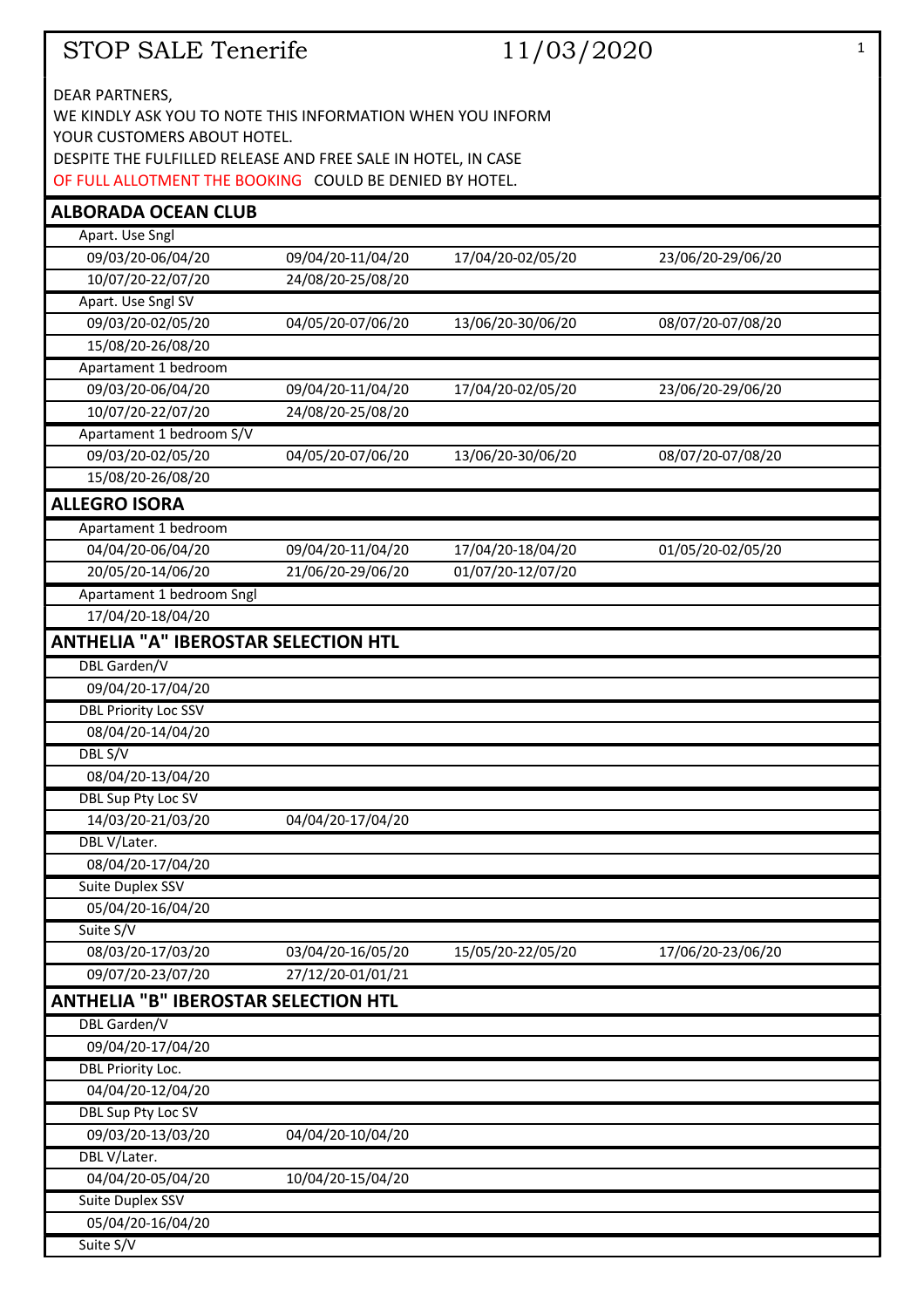| <b>STOP SALE Tenerife</b>                           | 11/03/2020        |                   | $\overline{2}$    |
|-----------------------------------------------------|-------------------|-------------------|-------------------|
| 03/04/20-25/04/20                                   | 09/05/20-22/05/20 | 17/06/20-23/06/20 | 09/07/20-23/07/20 |
| 08/08/20-12/08/20                                   | 27/12/20-01/01/21 |                   |                   |
| <b>ANTHELIA CONECT. "A" IBEROSTAR SELECTION HTL</b> |                   |                   |                   |
| <b>DBL COMUNIC</b>                                  |                   |                   |                   |
| 05/04/20-16/04/20                                   | 01/07/20-31/08/20 | 01/10/20-31/10/20 |                   |
| <b>DBL COMUNIC. Superior</b>                        |                   |                   |                   |
| 04/04/20-17/04/20                                   | 23/05/20-28/05/20 | 01/07/20-31/08/20 | 01/10/20-31/10/20 |
| <b>ANTHELIA CONECT. "B" IBEROSTAR SELECTION HTL</b> |                   |                   |                   |
| <b>DBL COMUNIC</b>                                  |                   |                   |                   |
| 04/04/20-17/04/20                                   | 10/10/20-22/10/20 |                   |                   |
| <b>DBL COMUNIC. Superior</b>                        |                   |                   |                   |
| 04/04/20-17/04/20                                   | 23/05/20-28/05/20 | 29/07/20-07/08/20 | 10/10/20-22/10/20 |
| <b>BAHIA DEL DUQUE GRAN HOTEL</b>                   |                   |                   |                   |
| <b>DBL Ducal Sea/V</b>                              |                   |                   |                   |
| 08/10/20-14/10/20                                   |                   |                   |                   |
| DBL S/V Sea/V                                       |                   |                   |                   |
| 08/10/20-14/10/20                                   |                   |                   |                   |
| Jr Suite All rooms                                  |                   |                   |                   |
| 06/04/20-15/04/20                                   |                   |                   |                   |
| <b>JR SUITE Ducal All rooms</b>                     |                   |                   |                   |
| 06/04/20-15/04/20                                   |                   |                   |                   |
| <b>SUITE All rooms</b>                              |                   |                   |                   |
| 06/04/20-15/04/20                                   |                   |                   |                   |
| <b>SUITE Ducal All rooms</b>                        |                   |                   |                   |
| 06/04/20-15/04/20                                   |                   |                   |                   |
| <b>BAHIA DEL DUQUE GRAN HOTEL VILLAS</b>            |                   |                   |                   |
| VILLA 1 bedroom                                     |                   |                   |                   |
| 06/04/20-14/04/20                                   |                   |                   |                   |
| VILLA 2 bedroom                                     |                   |                   |                   |
| 06/04/20-14/04/20                                   |                   |                   |                   |
| <b>VILLA DUPLEX</b>                                 |                   |                   |                   |
| 06/04/20-14/04/20                                   |                   |                   |                   |
| <b>BAHIA PRINCESS</b>                               |                   |                   |                   |
| <b>DBL</b>                                          |                   |                   |                   |
| 28/03/20-02/04/20                                   |                   |                   |                   |
| <b>FAMILIAR</b>                                     |                   |                   |                   |
| 28/03/20-02/04/20                                   |                   |                   |                   |
| <b>SUITE</b>                                        |                   |                   |                   |
| 28/03/20-02/04/20                                   |                   |                   |                   |
| <b>BAHIA PRINCIPE SAN FELIPE</b>                    |                   |                   |                   |
| <b>DBL</b>                                          |                   |                   |                   |
| 01/06/20-10/09/20                                   |                   |                   |                   |
| Jr Suite                                            |                   |                   |                   |
| 13/03/20-13/03/20                                   | 27/04/20-11/05/20 | 02/06/20-06/06/20 | 21/06/20-12/07/20 |
| 18/07/20-10/08/20                                   | 17/08/20-01/09/20 |                   |                   |
| <b>BAHIA PRINCIPE TENERIFE RESORT</b>               |                   |                   |                   |
| <b>DBL</b>                                          |                   |                   |                   |
| 09/04/20-11/04/20                                   | 15/04/20-27/04/20 | 25/08/20-28/08/20 |                   |
| <b>BARCELO SANTIAGO</b>                             |                   |                   |                   |
| DELUXE S/V                                          |                   |                   |                   |
| 10/03/20-12/03/20                                   |                   |                   |                   |
| <b>DELUXE S/V Sngl</b>                              |                   |                   |                   |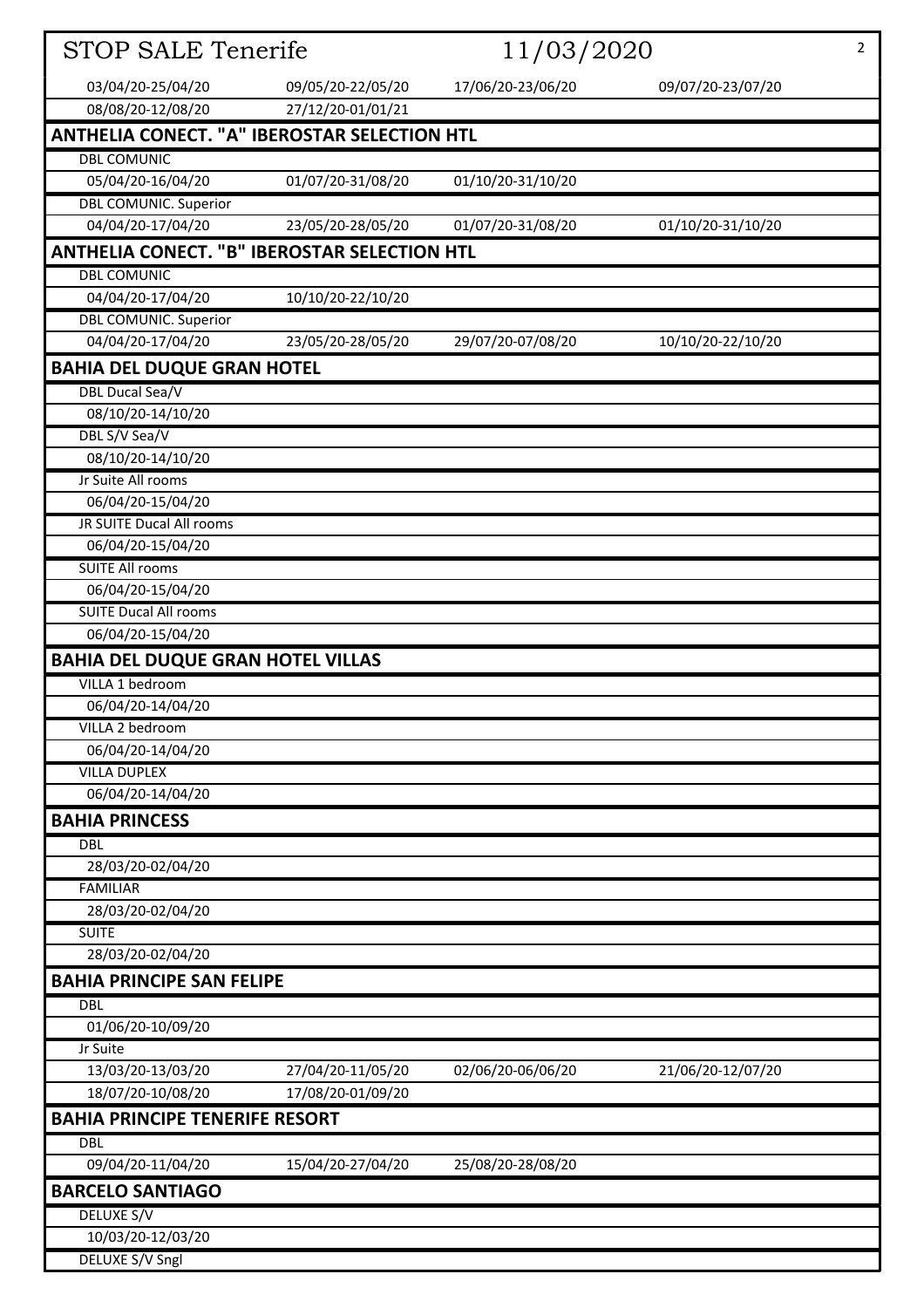| <b>STOP SALE Tenerife</b>                  |                   | 11/03/2020        |                   | 3 |
|--------------------------------------------|-------------------|-------------------|-------------------|---|
| 07/03/20-12/03/20                          |                   |                   |                   |   |
| <b>DELUXE S/V Superior</b>                 |                   |                   |                   |   |
| 18/03/20-21/03/20                          |                   |                   |                   |   |
| DELUXE S/V with Whirlpool                  |                   |                   |                   |   |
| 04/03/20-31/03/20                          |                   |                   |                   |   |
| Jr Suite                                   |                   |                   |                   |   |
| 11/03/20-11/03/20                          | 11/04/20-17/04/20 | 28/05/20-29/05/20 | 15/06/20-15/06/20 |   |
| 17/06/20-29/06/20                          | 02/08/20-10/08/20 |                   |                   |   |
| <b>BE SMART FLORIDA PLAZA</b>              |                   |                   |                   |   |
| Apartment with french balcony              |                   |                   |                   |   |
| 13/07/20-14/07/20                          |                   |                   |                   |   |
| Apartment with terrace                     |                   |                   |                   |   |
| 13/07/20-14/07/20                          |                   |                   |                   |   |
| Apartment without balcony                  |                   |                   |                   |   |
| 13/07/20-14/07/20                          |                   |                   |                   |   |
| <b>BEST SEMIRAMIS</b>                      |                   |                   |                   |   |
| DBL S/V                                    |                   |                   |                   |   |
| 03/05/20-26/06/20                          |                   |                   |                   |   |
| <b>Dbl Senator</b>                         |                   |                   |                   |   |
| 03/05/20-26/06/20                          |                   |                   |                   |   |
| <b>BEST TENERIFE</b>                       |                   |                   |                   |   |
| <b>DBL</b>                                 |                   |                   |                   |   |
| 08/05/20-08/05/20                          | 22/05/20-23/05/20 |                   |                   |   |
| DBL Pool/V                                 |                   |                   |                   |   |
| 18/04/20-18/04/20                          | 24/04/20-24/04/20 | 08/05/20-08/05/20 | 22/05/20-23/05/20 |   |
| Senator                                    |                   |                   |                   |   |
| 18/04/20-18/04/20                          | 24/04/20-24/04/20 | 08/05/20-08/05/20 | 22/05/20-23/05/20 |   |
| Senator Pool View                          |                   |                   |                   |   |
| 18/04/20-18/04/20                          | 24/04/20-24/04/20 | 08/05/20-08/05/20 | 22/05/20-23/05/20 |   |
| <b>BITACORA AI</b>                         |                   |                   |                   |   |
| <b>DBL</b>                                 |                   |                   |                   |   |
| 15/03/20-15/03/20                          | 01/04/20-31/08/20 |                   |                   |   |
| <b>DBL Pool/V</b>                          |                   |                   |                   |   |
| 15/03/20-15/03/20                          | 01/04/20-31/08/20 |                   |                   |   |
| <b>BITACORA HB</b>                         |                   |                   |                   |   |
| <b>DBL</b>                                 |                   |                   |                   |   |
| 15/03/20-31/08/20                          |                   |                   |                   |   |
| <b>DBL Pool/V</b>                          |                   |                   |                   |   |
| 15/03/20-31/08/20                          |                   |                   |                   |   |
| <b>BOUGANVILLE PLAYA "A" IBEROSTAR HTL</b> |                   |                   |                   |   |
| <b>DBL</b>                                 |                   |                   |                   |   |
| 09/04/20-09/10/20                          | 19/12/20-02/01/21 |                   |                   |   |
| <b>DBL PROMO</b>                           |                   |                   |                   |   |
| 09/04/20-15/10/20                          | 19/12/20-02/01/21 |                   |                   |   |
| DBL S/V                                    |                   |                   |                   |   |
| 02/05/20-30/09/20                          |                   |                   |                   |   |
| <b>DBL SP Prty. Loc. SV</b>                |                   |                   |                   |   |
| 02/05/20-22/05/20                          |                   |                   |                   |   |
| Dbl Star Prestige V/Later                  |                   |                   |                   |   |
| 02/05/20-22/05/20                          |                   |                   |                   |   |
| DBL V/Later.                               |                   |                   |                   |   |
| 02/05/20-30/09/20                          |                   |                   |                   |   |
|                                            |                   |                   |                   |   |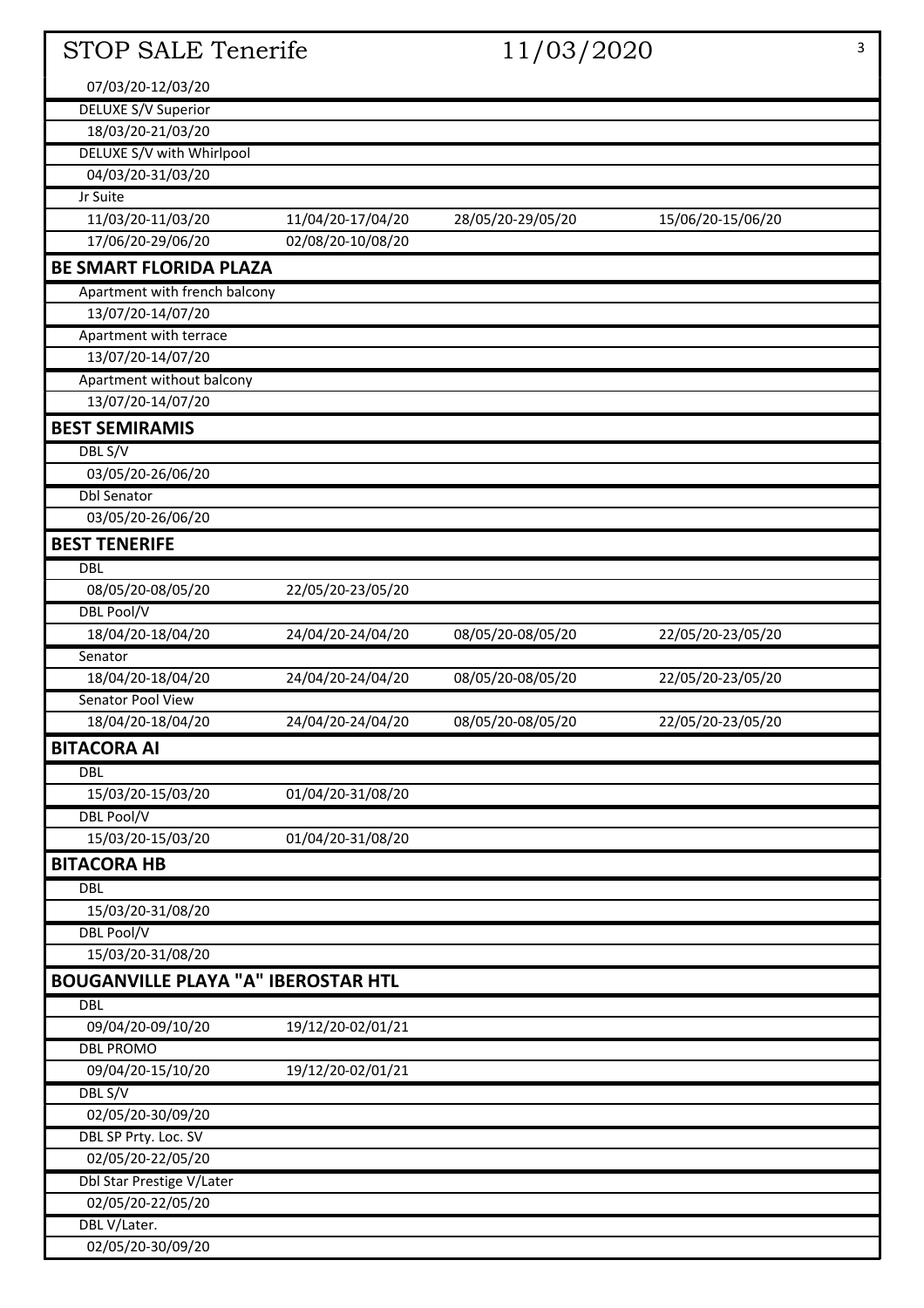# STOP SALE Tenerife 11/03/2020 4

Family Room

02/05/20-30/09/20

| 02/05/20-30/09/20                                  |                   |                   |                   |
|----------------------------------------------------|-------------------|-------------------|-------------------|
| <b>BOUGANVILLE PLAYA "B" IBEROSTAR HTL</b>         |                   |                   |                   |
| <b>DBL</b>                                         |                   |                   |                   |
| 09/04/20-31/07/20                                  |                   |                   |                   |
| <b>DBL PROMO</b>                                   |                   |                   |                   |
| 09/04/20-15/10/20                                  |                   |                   |                   |
| DBL S/V                                            |                   |                   |                   |
| 02/05/20-22/05/20                                  |                   |                   |                   |
| DBL V/Later.                                       |                   |                   |                   |
| 02/05/20-22/05/20                                  |                   |                   |                   |
| <b>Family Room</b>                                 |                   |                   |                   |
| 15/05/20-22/05/20                                  |                   |                   |                   |
| <b>BOUGANVILLE PLAYA CONECT. "A" IBEROSTAR HTL</b> |                   |                   |                   |
| <b>DBL COMUNIC</b>                                 |                   |                   |                   |
| 06/04/20-13/04/20                                  | 18/04/20-30/09/20 |                   |                   |
| <b>BOUGANVILLE PLAYA CONECT. "B" IBEROSTAR HTL</b> |                   |                   |                   |
| <b>DBL COMUNIC</b>                                 |                   |                   |                   |
| 06/04/20-13/04/20                                  | 18/04/20-22/04/20 | 15/05/20-29/05/20 | 26/06/20-10/07/20 |
| 27/07/20-29/08/20                                  |                   |                   |                   |
| <b>CATALONIA PUNTA DEL REY</b>                     |                   |                   |                   |
|                                                    |                   |                   |                   |
| <b>DBL</b><br>21/03/20-27/03/20                    |                   |                   |                   |
| <b>PREMIUM ROOM</b>                                |                   |                   |                   |
|                                                    |                   |                   |                   |
| 21/03/20-27/03/20                                  |                   |                   |                   |
| <b>CHECKIN BUNGALOWS ATLANTIDA APTS.</b>           |                   |                   |                   |
| Apart. 2 bedrooms                                  |                   |                   |                   |
| 20/03/20-30/03/20                                  | 07/04/20-15/04/20 | 20/04/20-30/04/20 | 08/08/20-11/08/20 |
| App. 1 bedroom Premium                             |                   |                   |                   |
| 21/03/20-28/03/20                                  | 03/05/20-25/05/20 | 30/05/20-09/06/20 |                   |
| <b>CHECKIN BUNGALOWS ATLANTIDA APTS. (2 DORM.)</b> |                   |                   |                   |
| Apart. 2 bedrooms                                  |                   |                   |                   |
| 07/04/20-15/04/20                                  | 20/04/20-30/04/20 | 08/08/20-11/08/20 |                   |
| <b>CHECKIN CONCORDIA PLAYA</b>                     |                   |                   |                   |
| <b>Renovated Room</b>                              |                   |                   |                   |
| 28/03/20-28/03/20                                  |                   |                   |                   |
| <b>CLEOPATRA PALACE</b>                            |                   |                   |                   |
| <b>DBL</b>                                         |                   |                   |                   |
| 08/03/20-15/03/20                                  |                   |                   |                   |
| Dbl Deluxe with Pool                               |                   |                   |                   |
| 01/04/20-15/04/20                                  |                   |                   |                   |
| DBL S/V                                            |                   |                   |                   |
| 10/04/20-12/04/20                                  |                   |                   |                   |
| <b>SUITE</b>                                       |                   |                   |                   |
| 01/11/19-30/04/20                                  | 25/07/20-25/07/20 |                   |                   |
| <b>CLEOPATRA PALACE (DBL SV)</b>                   |                   |                   |                   |
| DBL S/V                                            |                   |                   |                   |
| 27/03/20-28/03/20                                  |                   |                   |                   |
| <b>COLON GUANAHANI (16+)</b>                       |                   |                   |                   |
| <b>DBL</b>                                         |                   |                   |                   |
| 04/05/20-14/05/20                                  |                   |                   |                   |
|                                                    |                   |                   |                   |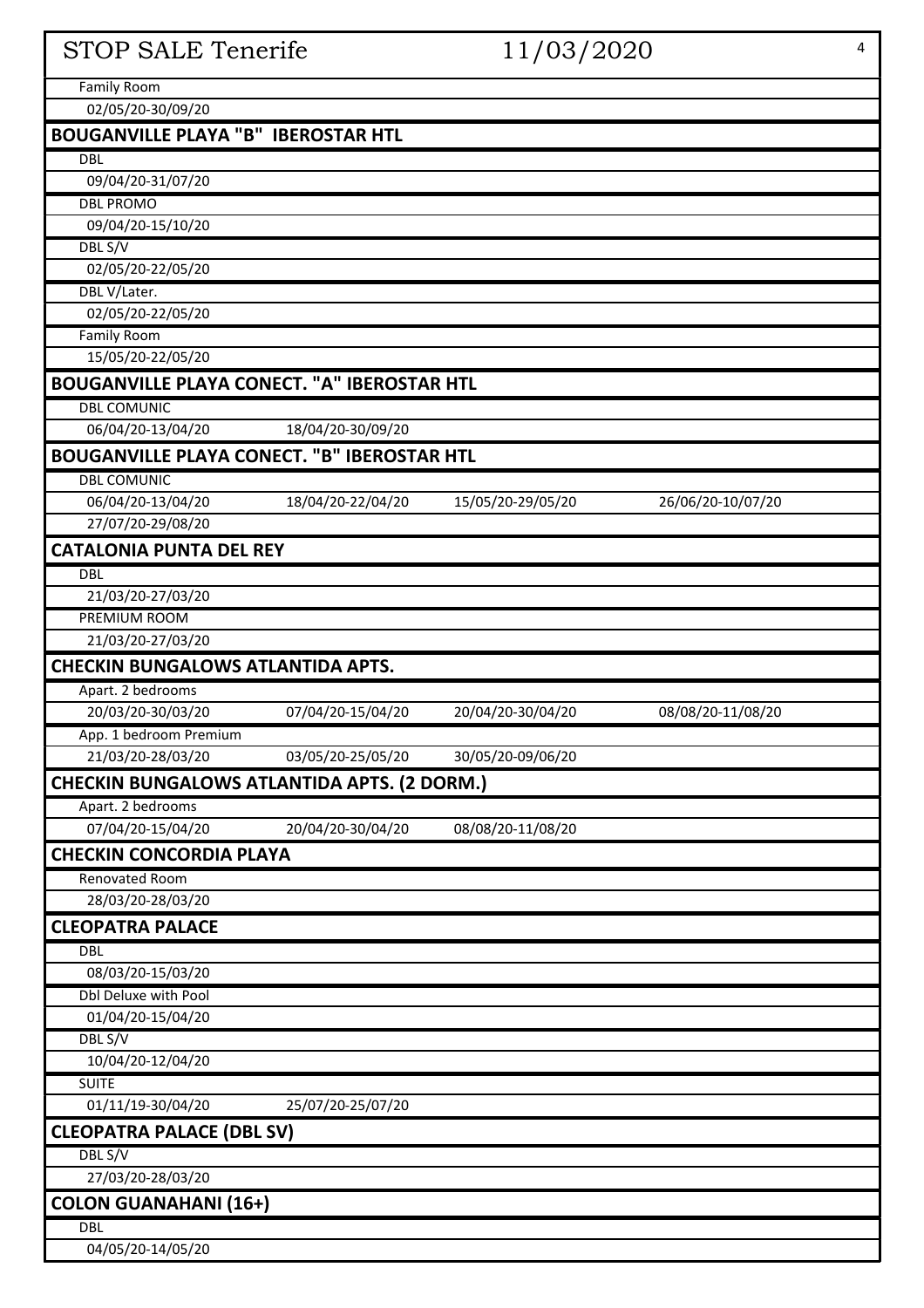| STOP SALE Tenerife                       |                   | 11/03/2020        |                   | 5 |
|------------------------------------------|-------------------|-------------------|-------------------|---|
| <b>SUITE</b>                             |                   |                   |                   |   |
| 06/04/20-11/04/20                        | 08/07/20-14/07/20 | 07/08/20-15/08/20 |                   |   |
| <b>CORAL CALIFORNIA APTS. (16+)</b>      |                   |                   |                   |   |
| Estudio P/V                              |                   |                   |                   |   |
| 17/04/20-11/05/20                        | 13/05/20-16/05/20 | 03/06/20-09/06/20 | 17/06/20-23/06/20 |   |
| Estudio Pool/Sea V.                      |                   |                   |                   |   |
| 17/04/20-11/05/20                        | 13/05/20-16/05/20 | 03/06/20-09/06/20 | 17/06/20-23/06/20 |   |
| Studio                                   |                   |                   |                   |   |
| 17/04/20-11/05/20                        | 13/05/20-16/05/20 | 03/06/20-09/06/20 | 17/06/20-23/06/20 |   |
|                                          |                   |                   |                   |   |
| <b>CORAL COMPOSTELA BEACH GOLF APTS.</b> |                   |                   |                   |   |
| Apart. 1 bedroom                         |                   |                   |                   |   |
| 10/03/20-18/03/20                        | 09/04/20-10/04/20 |                   |                   |   |
| Apart. 1 dorm. w.priv.gard.              |                   |                   |                   |   |
| 10/03/20-18/03/20                        | 09/04/20-10/04/20 |                   |                   |   |
| Apart. 2 bedrooms                        |                   |                   |                   |   |
| 10/03/20-27/03/20                        | 29/03/20-29/03/20 | 05/04/20-06/04/20 | 09/04/20-10/04/20 |   |
| 14/04/20-14/04/20                        | 01/07/20-31/07/20 | 26/07/20-31/07/20 | 05/08/20-22/08/20 |   |
| 21/08/20-21/08/20                        | 18/10/20-22/10/20 |                   |                   |   |
| Apartament 1 bedroom P/V                 |                   |                   |                   |   |
| 10/03/20-19/03/20                        | 09/04/20-10/04/20 |                   |                   |   |
| Dual Floor Grand Apart.                  |                   |                   |                   |   |
| 10/03/20-19/03/20                        | 09/04/20-10/04/20 | 05/05/20-08/05/20 | 04/06/20-07/06/20 |   |
| 07/07/20-13/07/20                        | 20/07/20-28/07/20 | 09/09/20-12/09/20 |                   |   |
| Loft 1-2 pax                             |                   |                   |                   |   |
| 10/03/20-19/03/20                        | 09/04/20-10/04/20 |                   |                   |   |
| <b>CORAL LOS ALISIOS</b>                 |                   |                   |                   |   |
| Coral Classic 1 bed PV H.Floor           |                   |                   |                   |   |
| 01/03/20-15/03/20                        | 05/04/20-11/04/20 | 22/04/20-22/04/20 | 18/08/20-19/08/20 |   |
| 22/08/20-25/08/20                        |                   |                   |                   |   |
| Coral Classic 1 bed PV.                  |                   |                   |                   |   |
| 01/03/20-15/03/20                        | 05/04/20-11/04/20 | 22/04/20-22/04/20 | 18/08/20-19/08/20 |   |
| 22/08/20-25/08/20                        |                   |                   |                   |   |
| Coral Classic 1 Bed.                     |                   |                   |                   |   |
| 01/03/20-15/03/20                        | 05/04/20-11/04/20 | 22/04/20-22/04/20 | 18/08/20-19/08/20 |   |
| 22/08/20-25/08/20                        |                   |                   |                   |   |
| Coral Grand 1 bed PV.                    |                   |                   |                   |   |
| 01/03/20-15/03/20                        | 05/04/20-11/04/20 | 22/04/20-22/04/20 | 18/08/20-19/08/20 |   |
| 22/08/20-25/08/20                        |                   |                   |                   |   |
| Coral Grand 1 bed.                       |                   |                   |                   |   |
| 01/03/20-15/03/20                        | 05/04/20-11/04/20 | 22/04/20-22/04/20 | 18/08/20-19/08/20 |   |
| 22/08/20-25/08/20                        |                   |                   |                   |   |
| Coral Jumbo Duplex 2 bed.                |                   |                   |                   |   |
| 01/03/20-15/03/20                        | 05/04/20-11/04/20 | 22/04/20-22/04/20 | 06/07/20-15/07/20 |   |
| 23/07/20-02/08/20                        | 18/08/20-19/08/20 | 22/08/20-25/08/20 | 18/10/20-23/10/20 |   |
| Coral Premium 1 bed.                     |                   |                   |                   |   |
| 01/03/20-15/03/20                        | 05/04/20-11/04/20 | 22/04/20-22/04/20 | 18/08/20-19/08/20 |   |
| 22/08/20-25/08/20                        |                   |                   |                   |   |
| Suite 1 bedroom                          |                   |                   |                   |   |
| 26/02/20-15/03/20                        | 05/04/20-11/04/20 | 22/04/20-22/04/20 | 18/08/20-19/08/20 |   |
| 22/08/20-25/08/20                        |                   |                   |                   |   |
| SUITE 1 bedroom PV                       |                   |                   |                   |   |
| 26/02/20-15/03/20                        | 05/04/20-11/04/20 | 22/04/20-22/04/20 | 18/08/20-19/08/20 |   |
| 22/08/20-25/08/20                        |                   |                   |                   |   |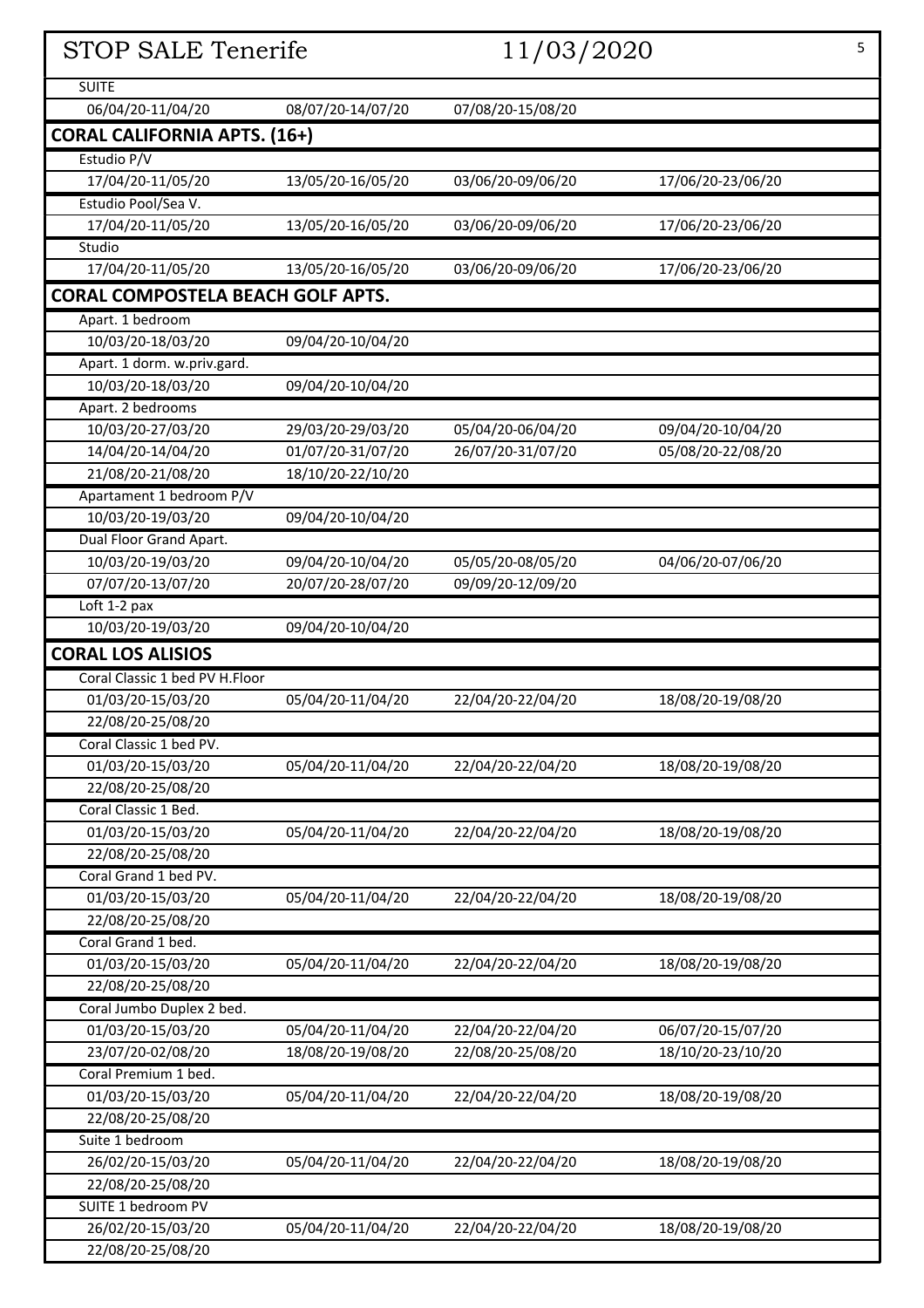|                                              |                   |                   | <b>STOP SALE Tenerife</b><br>11/03/2020 |  |  |  |
|----------------------------------------------|-------------------|-------------------|-----------------------------------------|--|--|--|
| SUITE 1 bedroom PV High Floor                |                   |                   |                                         |  |  |  |
| 26/02/20-15/03/20                            | 05/04/20-11/04/20 | 22/04/20-22/04/20 | 18/08/20-19/08/20                       |  |  |  |
| 22/08/20-25/08/20                            |                   |                   |                                         |  |  |  |
| <b>CORAL OCEAN VIEW</b>                      |                   |                   |                                         |  |  |  |
| Jr Suite                                     |                   |                   |                                         |  |  |  |
| 14/04/20-20/04/20                            | 15/04/20-21/04/20 | 16/04/20-16/04/20 | 22/04/20-24/04/20                       |  |  |  |
| 27/04/20-27/04/20                            |                   |                   |                                         |  |  |  |
| Jr Suite S/V                                 |                   |                   |                                         |  |  |  |
| 14/04/20-20/04/20                            | 16/04/20-16/04/20 | 21/04/20-24/04/20 | 27/04/20-27/04/20                       |  |  |  |
| <b>JUNIOR SUITE Pool/V</b>                   |                   |                   |                                         |  |  |  |
| 12/04/20-15/10/20                            | 12/04/20-31/10/20 | 22/04/20-23/04/20 |                                         |  |  |  |
| <b>SUITE</b>                                 |                   |                   |                                         |  |  |  |
| 14/04/20-20/04/20                            | 16/04/20-16/04/20 | 21/04/20-24/04/20 | 27/04/20-27/04/20                       |  |  |  |
| SUITE Sea/V                                  |                   |                   |                                         |  |  |  |
| 01/05/20-31/10/20                            |                   |                   |                                         |  |  |  |
| SUITE Pool/V                                 |                   |                   |                                         |  |  |  |
| 14/04/20-20/04/20                            | 16/04/20-16/04/20 | 21/04/20-24/04/20 | 27/04/20-27/04/20                       |  |  |  |
| 29/09/20-12/10/20                            |                   |                   |                                         |  |  |  |
| <b>CORAL SUITE &amp; SPA (16+)</b>           |                   |                   |                                         |  |  |  |
| Jr Suite                                     |                   |                   |                                         |  |  |  |
| 12/04/20-13/04/20                            | 28/04/20-04/05/20 | 06/06/20-19/06/20 |                                         |  |  |  |
| Jr Suite S/V                                 |                   |                   |                                         |  |  |  |
| 12/04/20-13/04/20                            | 28/04/20-04/05/20 | 30/05/20-22/06/20 |                                         |  |  |  |
| <b>JUNIOR SUITE Pool/V</b>                   |                   |                   |                                         |  |  |  |
| 12/04/20-13/04/20                            | 28/04/20-04/05/20 | 06/06/20-19/06/20 |                                         |  |  |  |
| <b>SUITE</b>                                 |                   |                   |                                         |  |  |  |
| 12/04/20-13/04/20                            | 28/04/20-04/05/20 | 06/06/20-19/06/20 |                                         |  |  |  |
| SUITE Sea/V                                  |                   |                   |                                         |  |  |  |
| 14/04/20-12/10/20                            |                   |                   |                                         |  |  |  |
| SUITE Pool/V                                 |                   |                   |                                         |  |  |  |
| 12/04/20-13/04/20                            | 28/04/20-04/05/20 | 06/06/20-19/06/20 |                                         |  |  |  |
| <b>CORAL TEIDE MAR</b>                       |                   |                   |                                         |  |  |  |
| Estudio Pool/Garden V.                       |                   |                   |                                         |  |  |  |
| 12/03/20-14/03/20                            |                   |                   |                                         |  |  |  |
| Jr Suite                                     |                   |                   |                                         |  |  |  |
| 12/03/20-14/03/20                            |                   |                   |                                         |  |  |  |
| JUNIOR SUITE Pool/V                          |                   |                   |                                         |  |  |  |
| 12/03/20-14/03/20                            |                   |                   |                                         |  |  |  |
| Studio                                       |                   |                   |                                         |  |  |  |
| 12/03/20-14/03/20                            |                   |                   |                                         |  |  |  |
| <b>CORAL VILLAS LA QUINTA</b>                |                   |                   |                                         |  |  |  |
| Villa 3 dorm.                                |                   |                   |                                         |  |  |  |
| 17/03/20-20/03/20                            | 07/04/20-13/04/20 | 15/06/20-05/07/20 |                                         |  |  |  |
| <b>ECO CAMPING MONTANA ROJA (ON REQUEST)</b> |                   |                   |                                         |  |  |  |
| Bungalow Confort (2+2)                       |                   |                   |                                         |  |  |  |
| 29/08/19-30/04/20                            |                   |                   |                                         |  |  |  |
| Bungalow Deluxe (max 5 pax)                  |                   |                   |                                         |  |  |  |
| 29/08/19-30/04/20                            |                   |                   |                                         |  |  |  |
| Bungalow Family (2+2)                        |                   |                   |                                         |  |  |  |
| 29/08/19-30/04/20                            |                   |                   |                                         |  |  |  |
| Bungalow Standart (1-4 pax)                  |                   |                   |                                         |  |  |  |
| 29/08/19-30/04/20                            |                   |                   |                                         |  |  |  |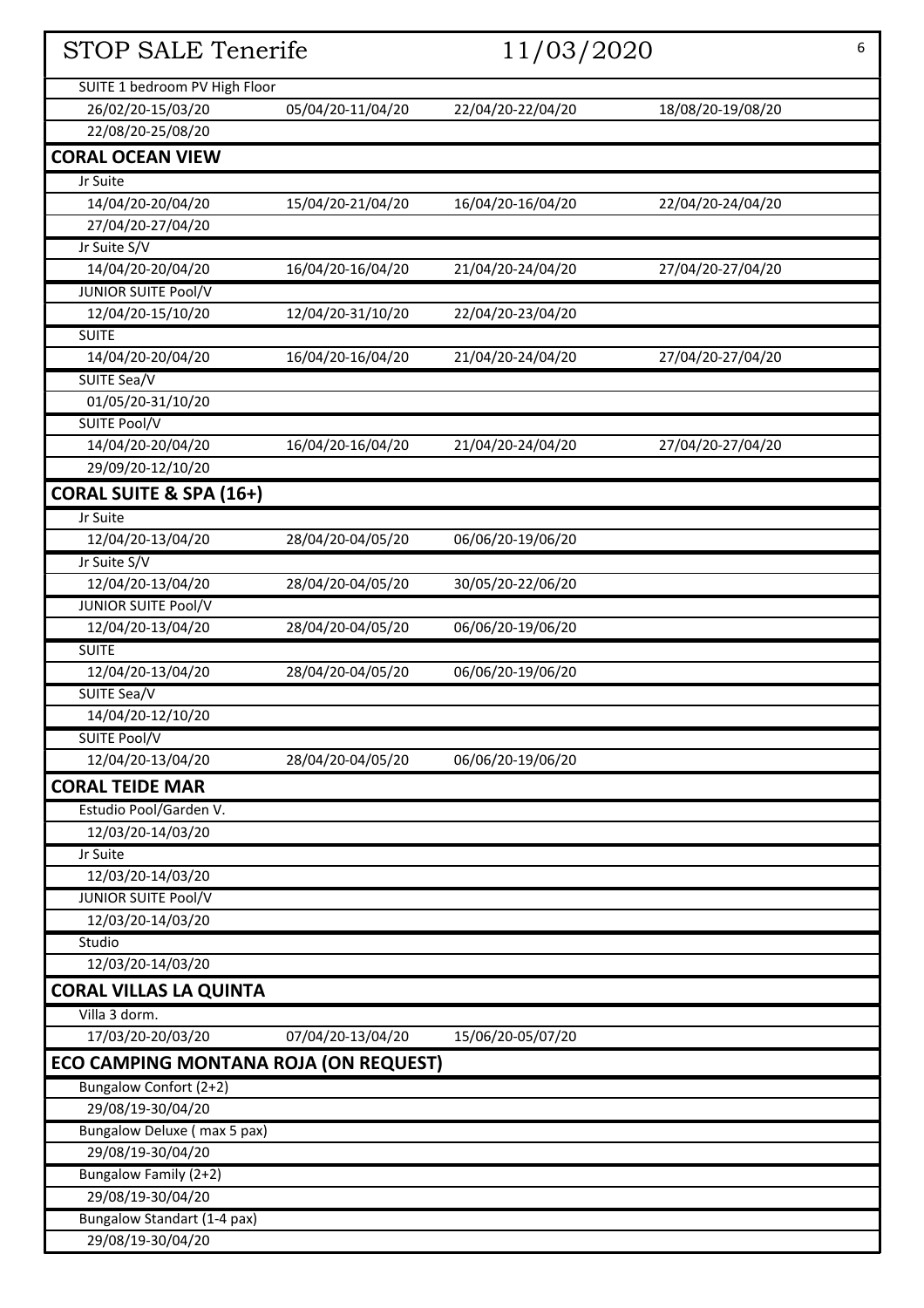| <b>STOP SALE Tenerife</b>               |                   | 11/03/2020        |                   | $\overline{7}$ |
|-----------------------------------------|-------------------|-------------------|-------------------|----------------|
| EL MIRADOR "A" GRAN HTL IBEROSTAR (16+) |                   |                   |                   |                |
| J.Suite SP SV                           |                   |                   |                   |                |
| 05/05/20-21/05/20                       | 04/10/20-12/10/20 |                   |                   |                |
| J.Suite Sup SP SV                       |                   |                   |                   |                |
| 15/03/20-15/03/20                       | 29/03/20-04/04/20 | 22/06/20-28/06/20 | 06/09/20-17/09/20 |                |
| 02/10/20-13/10/20                       |                   |                   |                   |                |
| J.Suite SV VIP La Balconada             |                   |                   |                   |                |
| 15/03/20-20/03/20                       |                   |                   |                   |                |
| Jr Suite                                |                   |                   |                   |                |
| 01/04/20-04/04/20                       | 05/05/20-21/05/20 | 03/07/20-22/08/20 | 29/09/20-21/10/20 |                |
| Jr Suite S/V                            |                   |                   |                   |                |
| 29/03/20-31/03/20                       | 21/05/20-23/05/20 | 29/09/20-21/10/20 |                   |                |
| Jr Suite Superior Prty. Loc.            |                   |                   |                   |                |
| 06/03/20-14/03/20                       | 02/10/20-13/10/20 |                   |                   |                |
| Jr Suite Superior SV                    |                   |                   |                   |                |
| 13/05/20-21/05/20                       | 06/09/20-17/09/20 | 29/09/20-12/10/20 |                   |                |
| Jr Suite SV                             |                   |                   |                   |                |
| 22/12/19-25/12/20                       |                   |                   |                   |                |
| Suite S/V                               |                   |                   |                   |                |
| 05/05/20-21/05/20                       | 06/09/20-17/09/20 | 04/10/20-12/10/20 |                   |                |
| Suite SV VIP La Balconada               |                   |                   |                   |                |
| 07/03/20-13/03/20                       | 06/09/20-17/09/20 | 04/10/20-12/10/20 |                   |                |
| EL MIRADOR "B" GRAN HTL IBEROSTAR (16+) |                   |                   |                   |                |
| J.Suite SP SV                           |                   |                   |                   |                |
| 15/03/20-18/03/20                       |                   |                   |                   |                |
| J.Suite Sup SP SV                       |                   |                   |                   |                |
| 15/03/20-16/03/20                       |                   |                   |                   |                |
| J.Suite SV VIP La Balconada             |                   |                   |                   |                |
| 15/03/20-20/03/20                       |                   |                   |                   |                |
| Jr Suite                                |                   |                   |                   |                |
| 10/05/20-23/05/20                       | 17/07/20-23/07/20 | 07/08/20-14/08/20 | 06/09/20-17/09/20 |                |
| 29/09/20-21/10/20                       |                   |                   |                   |                |
| Jr Suite Superior Prty. Loc.            |                   |                   |                   |                |
| 15/02/20-14/03/20                       |                   |                   |                   |                |
| Jr Suite Superior SV                    |                   |                   |                   |                |
| 13/05/20-18/05/20                       |                   |                   |                   |                |
| Suite S/V                               |                   |                   |                   |                |
| 13/05/20-19/05/20                       |                   |                   |                   |                |
| <b>EUROPE VILLA CORTES</b>              |                   |                   |                   |                |
| <b>DBL All rooms</b>                    |                   |                   |                   |                |
| 01/05/20-03/05/20                       |                   |                   |                   |                |
| <b>DBL</b>                              |                   |                   |                   |                |
| 04/05/20-24/05/20                       |                   |                   |                   |                |
| DBL Garden/V All rooms                  |                   |                   |                   |                |
| 01/05/20-03/05/20                       |                   |                   |                   |                |
| DBL Garden/V                            |                   |                   |                   |                |
| 04/05/20-24/05/20                       |                   |                   |                   |                |
| DBL S/V All rooms                       |                   |                   |                   |                |
| 01/05/20-03/05/20                       |                   |                   |                   |                |
| DBL S/V                                 |                   |                   |                   |                |
| 04/05/20-24/05/20                       |                   |                   |                   |                |
| Jr Suite All rooms                      |                   |                   |                   |                |
| 01/05/20-03/05/20                       |                   |                   |                   |                |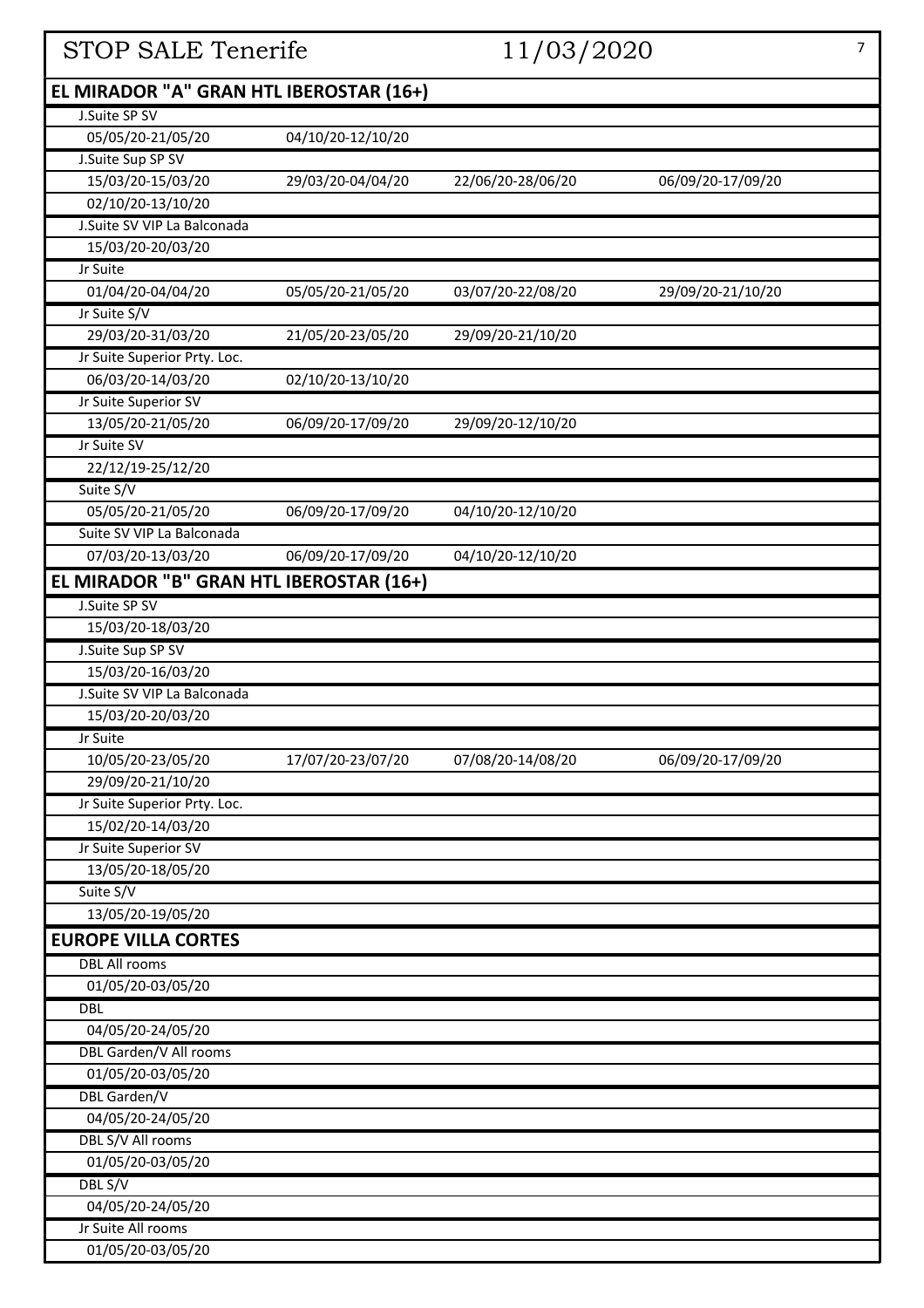| <b>STOP SALE Tenerife</b><br>11/03/2020 |                   | 8                 |                   |
|-----------------------------------------|-------------------|-------------------|-------------------|
| Jr Suite                                |                   |                   |                   |
| 04/05/20-24/05/20                       |                   |                   |                   |
| Sngl Garden/V All rooms                 |                   |                   |                   |
| 01/05/20-03/05/20                       |                   |                   |                   |
| Sngl Garden/V                           |                   |                   |                   |
| 04/05/20-24/05/20                       |                   |                   |                   |
| Sngl Use Sea View All rooms             |                   |                   |                   |
| 01/05/20-03/05/20                       |                   |                   |                   |
| <b>Sngl Use Sea View</b>                |                   |                   |                   |
| 04/05/20-24/05/20                       |                   |                   |                   |
| <b>SUITE All rooms</b>                  |                   |                   |                   |
| 01/05/20-03/05/20                       |                   |                   |                   |
| <b>SUITE</b>                            |                   |                   |                   |
| 04/05/20-24/05/20                       |                   |                   |                   |
| <b>FANTASIA BAHIA PRINCIPE TENERIFE</b> |                   |                   |                   |
| <b>Family Master Suite</b>              |                   |                   |                   |
| 07/04/20-08/04/20                       | 11/04/20-15/04/20 | 25/08/20-29/08/20 |                   |
| Family Master Suite SV                  |                   |                   |                   |
| 11/04/20-17/04/20                       | 25/05/20-30/05/20 | 22/06/20-27/06/20 | 07/08/20-12/08/20 |
| 23/08/20-28/08/20                       |                   |                   |                   |
| Jr Suite                                |                   |                   |                   |
| 11/04/20-13/04/20                       | 13/04/20-17/04/20 | 24/05/20-28/05/20 | 23/06/20-09/07/20 |
| 22/07/20-02/09/20                       |                   |                   |                   |
| Jr Suite SV                             |                   |                   |                   |
| 11/04/20-15/04/20                       | 25/05/20-31/05/20 | 09/06/20-12/07/20 | 23/07/20-31/08/20 |
| <b>JUNIOR SUITE SGL</b>                 |                   |                   |                   |
| 07/04/20-08/04/20                       | 11/04/20-13/04/20 | 13/04/20-16/04/20 | 27/05/20-28/05/20 |
| 23/06/20-09/07/20                       | 22/07/20-02/09/20 |                   |                   |
| Junior Suite SV Sngl                    |                   |                   |                   |
| 01/03/20-05/04/20                       | 13/04/20-17/04/20 | 25/05/20-31/05/20 | 09/06/20-12/07/20 |
| 23/07/20-31/08/20                       |                   |                   |                   |
| <b>SUPERIOR</b>                         |                   |                   |                   |
| 11/04/20-15/04/20                       | 13/04/20-15/04/20 | 24/05/20-30/05/20 | 07/06/20-02/09/20 |
| <b>Superior Sngl</b>                    |                   |                   |                   |
| 20/02/20-31/03/20                       | 13/04/20-17/04/20 | 24/05/20-30/05/20 | 07/06/20-02/09/20 |
| Swim-up Suite (Only Adults)             |                   |                   |                   |
| 07/04/20-08/04/20                       | 11/04/20-15/04/20 |                   |                   |
| Swin-up Suite (Only Adults) Sngl        |                   |                   |                   |
| 07/04/20-08/04/20                       | 11/04/20-15/04/20 |                   |                   |
| <b>FLAMINGO SUITES APTS.</b>            |                   |                   |                   |
| SUITE 1 bedroom with pool               |                   |                   |                   |
| 24/06/20-29/06/20                       |                   |                   |                   |
| SUITE 2 bedroom S/V                     |                   |                   |                   |
| 19/04/20-19/04/20                       |                   |                   |                   |
| SUITE 2 bedroom with pool               |                   |                   |                   |
| 22/12/20-28/12/20                       |                   |                   |                   |
|                                         |                   |                   |                   |
| <b>GF FANABE</b>                        |                   |                   |                   |
| <b>DBL</b>                              |                   |                   |                   |
| 16/05/20-18/05/20                       | 22/05/20-22/05/20 | 04/07/20-16/07/20 |                   |
| Family Room                             |                   |                   |                   |
| 16/05/20-18/05/20                       | 22/05/20-22/05/20 | 04/07/20-16/07/20 |                   |
| Jr Suite                                |                   |                   |                   |
| 06/03/20-23/03/20                       | 16/05/20-18/05/20 | 22/05/20-22/05/20 | 04/07/20-16/07/20 |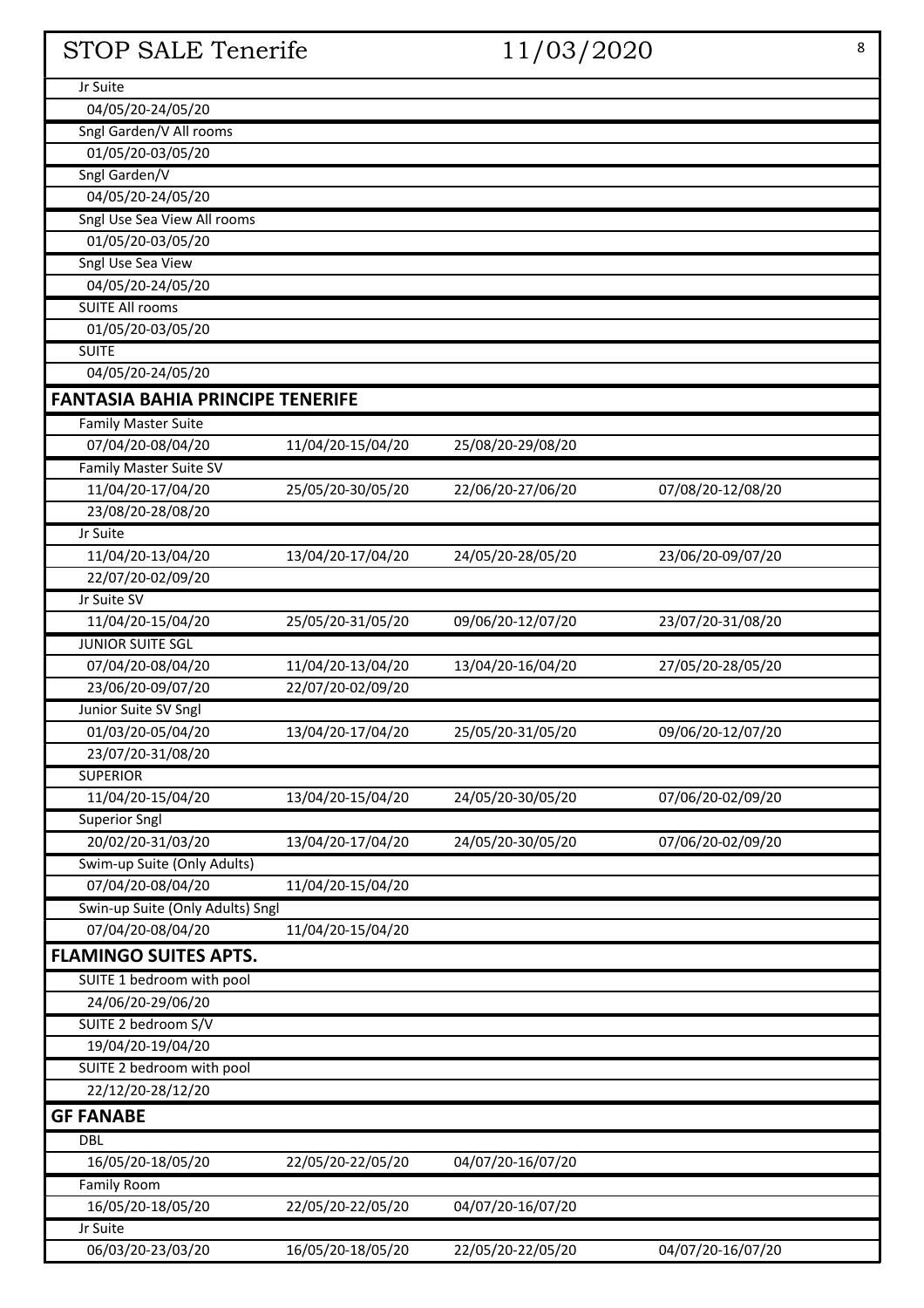| <b>GF GRAN COSTA ADEJE</b><br><b>SUITE SENIOR</b><br>14/07/20-16/07/20<br>06/08/20-08/08/20<br>09/03/20-23/03/20<br>05/04/20-13/04/20<br>13/08/20-25/08/20<br><b>GF ISABEL APTS.</b><br>1 BEDROOM APRT<br>15/04/20-17/04/20<br>02/05/20-06/05/20<br>12/05/20-25/05/20<br>24/06/20-24/07/20<br><b>BUNGALOW 1 BED.</b><br>02/05/20-06/05/20<br>12/05/20-25/05/20<br>24/06/20-24/07/20<br>09/04/20-17/04/20<br>VILLA 1 bedroom<br>11/03/20-21/03/20<br>24/03/20-17/04/20<br>10/04/20-16/04/20<br>19/04/20-24/04/20<br>29/04/20-31/05/20<br>24/06/20-24/07/20<br>24/07/20-09/09/20<br>16/10/20-19/10/20<br>25/12/20-30/12/20<br>VILLA 2 bedroom<br>02/05/20-06/05/20<br>11/03/20-21/03/20<br>07/04/20-17/04/20<br>12/05/20-25/05/20<br>24/06/20-04/09/20<br>23/10/20-29/10/20<br><b>GF ISABEL HTL</b><br>Apart. 1 bedroom<br>09/04/20-17/04/20<br>02/05/20-06/05/20<br>12/05/20-25/05/20<br>24/06/20-24/07/20<br><b>BUNGALOW 1 BED.</b><br>02/05/20-06/05/20<br>12/05/20-25/05/20<br>24/06/20-24/07/20<br>09/04/20-17/04/20<br>VILLA 1 bedroom<br>01/03/20-21/03/20<br>12/03/20-21/03/20<br>24/03/20-17/04/20<br>10/04/20-16/04/20<br>19/04/20-24/04/20<br>29/04/20-31/05/20<br>24/06/20-24/07/20<br>24/07/20-09/09/20<br>16/10/20-19/10/20<br>25/12/20-30/12/20<br>VILLA 2 bedroom<br>20/03/20-20/03/20<br>02/05/20-06/05/20<br>01/03/20-21/03/20<br>07/04/20-17/04/20<br>12/05/20-25/05/20<br>24/06/20-04/09/20<br>23/10/20-29/10/20<br><b>GF NOELIA</b><br>Studio<br>16/03/20-16/03/20<br>21/03/20-24/03/20<br><b>GF VICTORIA GL</b><br>Senior Suite<br>05/04/20-18/04/20<br>24/04/20-25/04/20<br>20/06/20-20/06/20<br>Senior Suite Accesible<br>05/04/20-18/04/20<br>24/04/20-25/04/20<br>20/06/20-20/06/20<br>Senior Suite Harmony<br>24/04/20-25/04/20<br>23/05/20-03/06/20<br>20/06/20-20/06/20<br>05/04/20-18/04/20<br>Senior Suite Premium<br>05/04/20-18/04/20<br>24/04/20-25/04/20<br>23/05/20-29/05/20<br>13/05/20-15/05/20<br>20/06/20-20/06/20<br>09/07/20-15/07/20<br><b>GRAN MELIA PALACIO DE ISORA</b><br><b>DBL DELUXE</b><br>20/03/20-22/03/20<br>DBL deluxe SV Front<br>26/03/20-27/03/20<br>Family Villa Ocean Front<br>12/03/20-14/03/20<br>19/03/20-01/04/20<br>06/04/20-04/05/20<br>18/05/20-25/05/20<br>10/07/20-10/07/20<br>22/07/20-31/07/20<br>13/09/20-14/09/20<br>18/09/20-19/09/20<br>06/10/20-09/10/20<br>16/10/20-30/10/20<br>17/12/20-30/12/20<br>Suite 1 bedroom<br>28/03/20-29/03/20<br>04/04/20-19/04/20<br>16/04/20-17/04/20<br>18/03/20-18/03/20 | STOP SALE Tenerife<br>11/03/2020 |  | 9 |  |
|-------------------------------------------------------------------------------------------------------------------------------------------------------------------------------------------------------------------------------------------------------------------------------------------------------------------------------------------------------------------------------------------------------------------------------------------------------------------------------------------------------------------------------------------------------------------------------------------------------------------------------------------------------------------------------------------------------------------------------------------------------------------------------------------------------------------------------------------------------------------------------------------------------------------------------------------------------------------------------------------------------------------------------------------------------------------------------------------------------------------------------------------------------------------------------------------------------------------------------------------------------------------------------------------------------------------------------------------------------------------------------------------------------------------------------------------------------------------------------------------------------------------------------------------------------------------------------------------------------------------------------------------------------------------------------------------------------------------------------------------------------------------------------------------------------------------------------------------------------------------------------------------------------------------------------------------------------------------------------------------------------------------------------------------------------------------------------------------------------------------------------------------------------------------------------------------------------------------------------------------------------------------------------------------------------------------------------------------------------------------------------------------------------------------------------------------------------------------------------------|----------------------------------|--|---|--|
|                                                                                                                                                                                                                                                                                                                                                                                                                                                                                                                                                                                                                                                                                                                                                                                                                                                                                                                                                                                                                                                                                                                                                                                                                                                                                                                                                                                                                                                                                                                                                                                                                                                                                                                                                                                                                                                                                                                                                                                                                                                                                                                                                                                                                                                                                                                                                                                                                                                                                     |                                  |  |   |  |
|                                                                                                                                                                                                                                                                                                                                                                                                                                                                                                                                                                                                                                                                                                                                                                                                                                                                                                                                                                                                                                                                                                                                                                                                                                                                                                                                                                                                                                                                                                                                                                                                                                                                                                                                                                                                                                                                                                                                                                                                                                                                                                                                                                                                                                                                                                                                                                                                                                                                                     |                                  |  |   |  |
|                                                                                                                                                                                                                                                                                                                                                                                                                                                                                                                                                                                                                                                                                                                                                                                                                                                                                                                                                                                                                                                                                                                                                                                                                                                                                                                                                                                                                                                                                                                                                                                                                                                                                                                                                                                                                                                                                                                                                                                                                                                                                                                                                                                                                                                                                                                                                                                                                                                                                     |                                  |  |   |  |
|                                                                                                                                                                                                                                                                                                                                                                                                                                                                                                                                                                                                                                                                                                                                                                                                                                                                                                                                                                                                                                                                                                                                                                                                                                                                                                                                                                                                                                                                                                                                                                                                                                                                                                                                                                                                                                                                                                                                                                                                                                                                                                                                                                                                                                                                                                                                                                                                                                                                                     |                                  |  |   |  |
|                                                                                                                                                                                                                                                                                                                                                                                                                                                                                                                                                                                                                                                                                                                                                                                                                                                                                                                                                                                                                                                                                                                                                                                                                                                                                                                                                                                                                                                                                                                                                                                                                                                                                                                                                                                                                                                                                                                                                                                                                                                                                                                                                                                                                                                                                                                                                                                                                                                                                     |                                  |  |   |  |
|                                                                                                                                                                                                                                                                                                                                                                                                                                                                                                                                                                                                                                                                                                                                                                                                                                                                                                                                                                                                                                                                                                                                                                                                                                                                                                                                                                                                                                                                                                                                                                                                                                                                                                                                                                                                                                                                                                                                                                                                                                                                                                                                                                                                                                                                                                                                                                                                                                                                                     |                                  |  |   |  |
|                                                                                                                                                                                                                                                                                                                                                                                                                                                                                                                                                                                                                                                                                                                                                                                                                                                                                                                                                                                                                                                                                                                                                                                                                                                                                                                                                                                                                                                                                                                                                                                                                                                                                                                                                                                                                                                                                                                                                                                                                                                                                                                                                                                                                                                                                                                                                                                                                                                                                     |                                  |  |   |  |
|                                                                                                                                                                                                                                                                                                                                                                                                                                                                                                                                                                                                                                                                                                                                                                                                                                                                                                                                                                                                                                                                                                                                                                                                                                                                                                                                                                                                                                                                                                                                                                                                                                                                                                                                                                                                                                                                                                                                                                                                                                                                                                                                                                                                                                                                                                                                                                                                                                                                                     |                                  |  |   |  |
|                                                                                                                                                                                                                                                                                                                                                                                                                                                                                                                                                                                                                                                                                                                                                                                                                                                                                                                                                                                                                                                                                                                                                                                                                                                                                                                                                                                                                                                                                                                                                                                                                                                                                                                                                                                                                                                                                                                                                                                                                                                                                                                                                                                                                                                                                                                                                                                                                                                                                     |                                  |  |   |  |
|                                                                                                                                                                                                                                                                                                                                                                                                                                                                                                                                                                                                                                                                                                                                                                                                                                                                                                                                                                                                                                                                                                                                                                                                                                                                                                                                                                                                                                                                                                                                                                                                                                                                                                                                                                                                                                                                                                                                                                                                                                                                                                                                                                                                                                                                                                                                                                                                                                                                                     |                                  |  |   |  |
|                                                                                                                                                                                                                                                                                                                                                                                                                                                                                                                                                                                                                                                                                                                                                                                                                                                                                                                                                                                                                                                                                                                                                                                                                                                                                                                                                                                                                                                                                                                                                                                                                                                                                                                                                                                                                                                                                                                                                                                                                                                                                                                                                                                                                                                                                                                                                                                                                                                                                     |                                  |  |   |  |
|                                                                                                                                                                                                                                                                                                                                                                                                                                                                                                                                                                                                                                                                                                                                                                                                                                                                                                                                                                                                                                                                                                                                                                                                                                                                                                                                                                                                                                                                                                                                                                                                                                                                                                                                                                                                                                                                                                                                                                                                                                                                                                                                                                                                                                                                                                                                                                                                                                                                                     |                                  |  |   |  |
|                                                                                                                                                                                                                                                                                                                                                                                                                                                                                                                                                                                                                                                                                                                                                                                                                                                                                                                                                                                                                                                                                                                                                                                                                                                                                                                                                                                                                                                                                                                                                                                                                                                                                                                                                                                                                                                                                                                                                                                                                                                                                                                                                                                                                                                                                                                                                                                                                                                                                     |                                  |  |   |  |
|                                                                                                                                                                                                                                                                                                                                                                                                                                                                                                                                                                                                                                                                                                                                                                                                                                                                                                                                                                                                                                                                                                                                                                                                                                                                                                                                                                                                                                                                                                                                                                                                                                                                                                                                                                                                                                                                                                                                                                                                                                                                                                                                                                                                                                                                                                                                                                                                                                                                                     |                                  |  |   |  |
|                                                                                                                                                                                                                                                                                                                                                                                                                                                                                                                                                                                                                                                                                                                                                                                                                                                                                                                                                                                                                                                                                                                                                                                                                                                                                                                                                                                                                                                                                                                                                                                                                                                                                                                                                                                                                                                                                                                                                                                                                                                                                                                                                                                                                                                                                                                                                                                                                                                                                     |                                  |  |   |  |
|                                                                                                                                                                                                                                                                                                                                                                                                                                                                                                                                                                                                                                                                                                                                                                                                                                                                                                                                                                                                                                                                                                                                                                                                                                                                                                                                                                                                                                                                                                                                                                                                                                                                                                                                                                                                                                                                                                                                                                                                                                                                                                                                                                                                                                                                                                                                                                                                                                                                                     |                                  |  |   |  |
|                                                                                                                                                                                                                                                                                                                                                                                                                                                                                                                                                                                                                                                                                                                                                                                                                                                                                                                                                                                                                                                                                                                                                                                                                                                                                                                                                                                                                                                                                                                                                                                                                                                                                                                                                                                                                                                                                                                                                                                                                                                                                                                                                                                                                                                                                                                                                                                                                                                                                     |                                  |  |   |  |
|                                                                                                                                                                                                                                                                                                                                                                                                                                                                                                                                                                                                                                                                                                                                                                                                                                                                                                                                                                                                                                                                                                                                                                                                                                                                                                                                                                                                                                                                                                                                                                                                                                                                                                                                                                                                                                                                                                                                                                                                                                                                                                                                                                                                                                                                                                                                                                                                                                                                                     |                                  |  |   |  |
|                                                                                                                                                                                                                                                                                                                                                                                                                                                                                                                                                                                                                                                                                                                                                                                                                                                                                                                                                                                                                                                                                                                                                                                                                                                                                                                                                                                                                                                                                                                                                                                                                                                                                                                                                                                                                                                                                                                                                                                                                                                                                                                                                                                                                                                                                                                                                                                                                                                                                     |                                  |  |   |  |
|                                                                                                                                                                                                                                                                                                                                                                                                                                                                                                                                                                                                                                                                                                                                                                                                                                                                                                                                                                                                                                                                                                                                                                                                                                                                                                                                                                                                                                                                                                                                                                                                                                                                                                                                                                                                                                                                                                                                                                                                                                                                                                                                                                                                                                                                                                                                                                                                                                                                                     |                                  |  |   |  |
|                                                                                                                                                                                                                                                                                                                                                                                                                                                                                                                                                                                                                                                                                                                                                                                                                                                                                                                                                                                                                                                                                                                                                                                                                                                                                                                                                                                                                                                                                                                                                                                                                                                                                                                                                                                                                                                                                                                                                                                                                                                                                                                                                                                                                                                                                                                                                                                                                                                                                     |                                  |  |   |  |
|                                                                                                                                                                                                                                                                                                                                                                                                                                                                                                                                                                                                                                                                                                                                                                                                                                                                                                                                                                                                                                                                                                                                                                                                                                                                                                                                                                                                                                                                                                                                                                                                                                                                                                                                                                                                                                                                                                                                                                                                                                                                                                                                                                                                                                                                                                                                                                                                                                                                                     |                                  |  |   |  |
|                                                                                                                                                                                                                                                                                                                                                                                                                                                                                                                                                                                                                                                                                                                                                                                                                                                                                                                                                                                                                                                                                                                                                                                                                                                                                                                                                                                                                                                                                                                                                                                                                                                                                                                                                                                                                                                                                                                                                                                                                                                                                                                                                                                                                                                                                                                                                                                                                                                                                     |                                  |  |   |  |
|                                                                                                                                                                                                                                                                                                                                                                                                                                                                                                                                                                                                                                                                                                                                                                                                                                                                                                                                                                                                                                                                                                                                                                                                                                                                                                                                                                                                                                                                                                                                                                                                                                                                                                                                                                                                                                                                                                                                                                                                                                                                                                                                                                                                                                                                                                                                                                                                                                                                                     |                                  |  |   |  |
|                                                                                                                                                                                                                                                                                                                                                                                                                                                                                                                                                                                                                                                                                                                                                                                                                                                                                                                                                                                                                                                                                                                                                                                                                                                                                                                                                                                                                                                                                                                                                                                                                                                                                                                                                                                                                                                                                                                                                                                                                                                                                                                                                                                                                                                                                                                                                                                                                                                                                     |                                  |  |   |  |
|                                                                                                                                                                                                                                                                                                                                                                                                                                                                                                                                                                                                                                                                                                                                                                                                                                                                                                                                                                                                                                                                                                                                                                                                                                                                                                                                                                                                                                                                                                                                                                                                                                                                                                                                                                                                                                                                                                                                                                                                                                                                                                                                                                                                                                                                                                                                                                                                                                                                                     |                                  |  |   |  |
|                                                                                                                                                                                                                                                                                                                                                                                                                                                                                                                                                                                                                                                                                                                                                                                                                                                                                                                                                                                                                                                                                                                                                                                                                                                                                                                                                                                                                                                                                                                                                                                                                                                                                                                                                                                                                                                                                                                                                                                                                                                                                                                                                                                                                                                                                                                                                                                                                                                                                     |                                  |  |   |  |
|                                                                                                                                                                                                                                                                                                                                                                                                                                                                                                                                                                                                                                                                                                                                                                                                                                                                                                                                                                                                                                                                                                                                                                                                                                                                                                                                                                                                                                                                                                                                                                                                                                                                                                                                                                                                                                                                                                                                                                                                                                                                                                                                                                                                                                                                                                                                                                                                                                                                                     |                                  |  |   |  |
|                                                                                                                                                                                                                                                                                                                                                                                                                                                                                                                                                                                                                                                                                                                                                                                                                                                                                                                                                                                                                                                                                                                                                                                                                                                                                                                                                                                                                                                                                                                                                                                                                                                                                                                                                                                                                                                                                                                                                                                                                                                                                                                                                                                                                                                                                                                                                                                                                                                                                     |                                  |  |   |  |
|                                                                                                                                                                                                                                                                                                                                                                                                                                                                                                                                                                                                                                                                                                                                                                                                                                                                                                                                                                                                                                                                                                                                                                                                                                                                                                                                                                                                                                                                                                                                                                                                                                                                                                                                                                                                                                                                                                                                                                                                                                                                                                                                                                                                                                                                                                                                                                                                                                                                                     |                                  |  |   |  |
|                                                                                                                                                                                                                                                                                                                                                                                                                                                                                                                                                                                                                                                                                                                                                                                                                                                                                                                                                                                                                                                                                                                                                                                                                                                                                                                                                                                                                                                                                                                                                                                                                                                                                                                                                                                                                                                                                                                                                                                                                                                                                                                                                                                                                                                                                                                                                                                                                                                                                     |                                  |  |   |  |
|                                                                                                                                                                                                                                                                                                                                                                                                                                                                                                                                                                                                                                                                                                                                                                                                                                                                                                                                                                                                                                                                                                                                                                                                                                                                                                                                                                                                                                                                                                                                                                                                                                                                                                                                                                                                                                                                                                                                                                                                                                                                                                                                                                                                                                                                                                                                                                                                                                                                                     |                                  |  |   |  |
|                                                                                                                                                                                                                                                                                                                                                                                                                                                                                                                                                                                                                                                                                                                                                                                                                                                                                                                                                                                                                                                                                                                                                                                                                                                                                                                                                                                                                                                                                                                                                                                                                                                                                                                                                                                                                                                                                                                                                                                                                                                                                                                                                                                                                                                                                                                                                                                                                                                                                     |                                  |  |   |  |
|                                                                                                                                                                                                                                                                                                                                                                                                                                                                                                                                                                                                                                                                                                                                                                                                                                                                                                                                                                                                                                                                                                                                                                                                                                                                                                                                                                                                                                                                                                                                                                                                                                                                                                                                                                                                                                                                                                                                                                                                                                                                                                                                                                                                                                                                                                                                                                                                                                                                                     |                                  |  |   |  |
|                                                                                                                                                                                                                                                                                                                                                                                                                                                                                                                                                                                                                                                                                                                                                                                                                                                                                                                                                                                                                                                                                                                                                                                                                                                                                                                                                                                                                                                                                                                                                                                                                                                                                                                                                                                                                                                                                                                                                                                                                                                                                                                                                                                                                                                                                                                                                                                                                                                                                     |                                  |  |   |  |
|                                                                                                                                                                                                                                                                                                                                                                                                                                                                                                                                                                                                                                                                                                                                                                                                                                                                                                                                                                                                                                                                                                                                                                                                                                                                                                                                                                                                                                                                                                                                                                                                                                                                                                                                                                                                                                                                                                                                                                                                                                                                                                                                                                                                                                                                                                                                                                                                                                                                                     |                                  |  |   |  |
|                                                                                                                                                                                                                                                                                                                                                                                                                                                                                                                                                                                                                                                                                                                                                                                                                                                                                                                                                                                                                                                                                                                                                                                                                                                                                                                                                                                                                                                                                                                                                                                                                                                                                                                                                                                                                                                                                                                                                                                                                                                                                                                                                                                                                                                                                                                                                                                                                                                                                     |                                  |  |   |  |
|                                                                                                                                                                                                                                                                                                                                                                                                                                                                                                                                                                                                                                                                                                                                                                                                                                                                                                                                                                                                                                                                                                                                                                                                                                                                                                                                                                                                                                                                                                                                                                                                                                                                                                                                                                                                                                                                                                                                                                                                                                                                                                                                                                                                                                                                                                                                                                                                                                                                                     |                                  |  |   |  |
|                                                                                                                                                                                                                                                                                                                                                                                                                                                                                                                                                                                                                                                                                                                                                                                                                                                                                                                                                                                                                                                                                                                                                                                                                                                                                                                                                                                                                                                                                                                                                                                                                                                                                                                                                                                                                                                                                                                                                                                                                                                                                                                                                                                                                                                                                                                                                                                                                                                                                     |                                  |  |   |  |
|                                                                                                                                                                                                                                                                                                                                                                                                                                                                                                                                                                                                                                                                                                                                                                                                                                                                                                                                                                                                                                                                                                                                                                                                                                                                                                                                                                                                                                                                                                                                                                                                                                                                                                                                                                                                                                                                                                                                                                                                                                                                                                                                                                                                                                                                                                                                                                                                                                                                                     |                                  |  |   |  |
|                                                                                                                                                                                                                                                                                                                                                                                                                                                                                                                                                                                                                                                                                                                                                                                                                                                                                                                                                                                                                                                                                                                                                                                                                                                                                                                                                                                                                                                                                                                                                                                                                                                                                                                                                                                                                                                                                                                                                                                                                                                                                                                                                                                                                                                                                                                                                                                                                                                                                     |                                  |  |   |  |
|                                                                                                                                                                                                                                                                                                                                                                                                                                                                                                                                                                                                                                                                                                                                                                                                                                                                                                                                                                                                                                                                                                                                                                                                                                                                                                                                                                                                                                                                                                                                                                                                                                                                                                                                                                                                                                                                                                                                                                                                                                                                                                                                                                                                                                                                                                                                                                                                                                                                                     |                                  |  |   |  |
|                                                                                                                                                                                                                                                                                                                                                                                                                                                                                                                                                                                                                                                                                                                                                                                                                                                                                                                                                                                                                                                                                                                                                                                                                                                                                                                                                                                                                                                                                                                                                                                                                                                                                                                                                                                                                                                                                                                                                                                                                                                                                                                                                                                                                                                                                                                                                                                                                                                                                     |                                  |  |   |  |
|                                                                                                                                                                                                                                                                                                                                                                                                                                                                                                                                                                                                                                                                                                                                                                                                                                                                                                                                                                                                                                                                                                                                                                                                                                                                                                                                                                                                                                                                                                                                                                                                                                                                                                                                                                                                                                                                                                                                                                                                                                                                                                                                                                                                                                                                                                                                                                                                                                                                                     |                                  |  |   |  |
|                                                                                                                                                                                                                                                                                                                                                                                                                                                                                                                                                                                                                                                                                                                                                                                                                                                                                                                                                                                                                                                                                                                                                                                                                                                                                                                                                                                                                                                                                                                                                                                                                                                                                                                                                                                                                                                                                                                                                                                                                                                                                                                                                                                                                                                                                                                                                                                                                                                                                     |                                  |  |   |  |
|                                                                                                                                                                                                                                                                                                                                                                                                                                                                                                                                                                                                                                                                                                                                                                                                                                                                                                                                                                                                                                                                                                                                                                                                                                                                                                                                                                                                                                                                                                                                                                                                                                                                                                                                                                                                                                                                                                                                                                                                                                                                                                                                                                                                                                                                                                                                                                                                                                                                                     |                                  |  |   |  |
|                                                                                                                                                                                                                                                                                                                                                                                                                                                                                                                                                                                                                                                                                                                                                                                                                                                                                                                                                                                                                                                                                                                                                                                                                                                                                                                                                                                                                                                                                                                                                                                                                                                                                                                                                                                                                                                                                                                                                                                                                                                                                                                                                                                                                                                                                                                                                                                                                                                                                     |                                  |  |   |  |
|                                                                                                                                                                                                                                                                                                                                                                                                                                                                                                                                                                                                                                                                                                                                                                                                                                                                                                                                                                                                                                                                                                                                                                                                                                                                                                                                                                                                                                                                                                                                                                                                                                                                                                                                                                                                                                                                                                                                                                                                                                                                                                                                                                                                                                                                                                                                                                                                                                                                                     |                                  |  |   |  |
|                                                                                                                                                                                                                                                                                                                                                                                                                                                                                                                                                                                                                                                                                                                                                                                                                                                                                                                                                                                                                                                                                                                                                                                                                                                                                                                                                                                                                                                                                                                                                                                                                                                                                                                                                                                                                                                                                                                                                                                                                                                                                                                                                                                                                                                                                                                                                                                                                                                                                     |                                  |  |   |  |
|                                                                                                                                                                                                                                                                                                                                                                                                                                                                                                                                                                                                                                                                                                                                                                                                                                                                                                                                                                                                                                                                                                                                                                                                                                                                                                                                                                                                                                                                                                                                                                                                                                                                                                                                                                                                                                                                                                                                                                                                                                                                                                                                                                                                                                                                                                                                                                                                                                                                                     |                                  |  |   |  |
|                                                                                                                                                                                                                                                                                                                                                                                                                                                                                                                                                                                                                                                                                                                                                                                                                                                                                                                                                                                                                                                                                                                                                                                                                                                                                                                                                                                                                                                                                                                                                                                                                                                                                                                                                                                                                                                                                                                                                                                                                                                                                                                                                                                                                                                                                                                                                                                                                                                                                     |                                  |  |   |  |
|                                                                                                                                                                                                                                                                                                                                                                                                                                                                                                                                                                                                                                                                                                                                                                                                                                                                                                                                                                                                                                                                                                                                                                                                                                                                                                                                                                                                                                                                                                                                                                                                                                                                                                                                                                                                                                                                                                                                                                                                                                                                                                                                                                                                                                                                                                                                                                                                                                                                                     |                                  |  |   |  |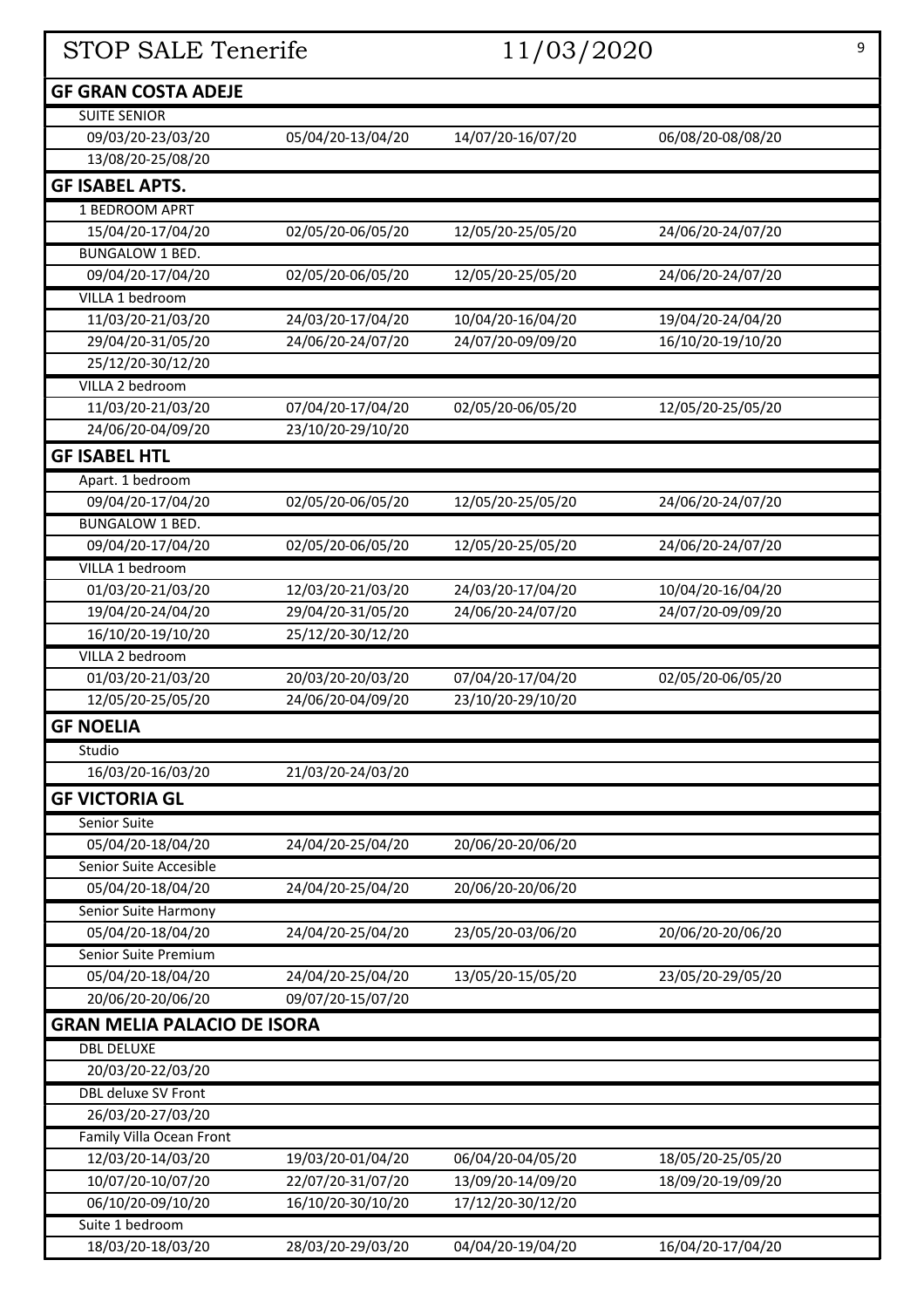| <b>STOP SALE Tenerife</b>                    |                   | 11/03/2020        |                   | 10 |
|----------------------------------------------|-------------------|-------------------|-------------------|----|
| 03/08/20-03/08/20                            | 05/08/20-09/08/20 | 11/08/20-12/08/20 |                   |    |
| Suite 1 bedroom Lateral View                 |                   |                   |                   |    |
| 03/04/20-19/04/20                            |                   |                   |                   |    |
| <b>GRAN MELIA PALACIO DE ISORA RED LEVEL</b> |                   |                   |                   |    |
| <b>DBL DELUXE</b>                            |                   |                   |                   |    |
| 14/03/20-15/03/20                            | 29/03/20-29/03/20 | 10/04/20-01/05/20 | 01/05/20-01/05/20 |    |
| 31/05/20-31/05/20                            | 04/07/20-09/07/20 | 25/07/20-26/07/20 | 05/11/20-08/11/20 |    |
| 24/12/20-31/12/20                            |                   |                   |                   |    |
| DBL DELUXE Later/V                           |                   |                   |                   |    |
| 20/03/20-05/04/20                            | 09/04/20-11/04/20 |                   |                   |    |
| DBL DELUXE Later/V & Whirpool                |                   |                   |                   |    |
| 15/03/20-20/03/20                            | 24/03/20-26/03/20 |                   |                   |    |
| DBL W/terraza W/Whirpool                     |                   |                   |                   |    |
| 13/03/20-13/03/20                            | 28/03/20-30/03/20 |                   |                   |    |
| <b>VILLA</b>                                 |                   |                   |                   |    |
| 15/03/20-01/04/20                            | 22/03/20-27/03/20 | 29/03/20-03/04/20 | 07/04/20-04/05/20 |    |
| 13/04/20-20/04/20                            | 09/06/20-18/06/20 | 10/07/20-10/07/20 | 14/07/20-18/07/20 |    |
| 22/07/20-31/08/20                            | 12/09/20-18/09/20 | 18/10/20-22/10/20 | 05/12/20-07/12/20 |    |
| 24/12/20-31/12/20                            |                   |                   |                   |    |
| <b>GRAN MELIA PALACIO DE ISORA SUITE</b>     |                   |                   |                   |    |
| SUITE 2 bedroom                              |                   |                   |                   |    |
| 18/03/20-18/03/20                            | 20/03/20-21/03/20 | 03/04/20-19/04/20 | 03/08/20-03/08/20 |    |
| 05/08/20-09/08/20                            | 11/08/20-12/08/20 |                   |                   |    |
| <b>GRAN OASIS RESORT</b>                     |                   |                   |                   |    |
| Suite 1 bedroom                              |                   |                   |                   |    |
| 13/03/20-15/03/20                            | 20/03/20-24/03/20 | 26/03/20-29/03/20 | 04/04/20-11/04/20 |    |
| 15/04/20-16/04/20                            | 18/04/20-18/04/20 | 01/05/20-02/05/20 | 10/05/20-10/05/20 |    |
| 15/05/20-17/05/20                            | 20/05/20-26/05/20 | 28/05/20-31/05/20 | 06/06/20-08/06/20 |    |
| 12/06/20-19/06/20                            | 23/06/20-23/06/20 | 26/06/20-29/06/20 | 02/07/20-09/07/20 |    |
| 12/07/20-19/07/20                            | 21/07/20-25/07/20 | 28/07/20-30/07/20 | 07/08/20-03/09/20 |    |
| 11/09/20-11/09/20                            | 16/09/20-28/09/20 | 08/10/20-09/10/20 | 13/10/20-14/10/20 |    |
| 29/12/20-01/01/21                            |                   |                   |                   |    |
| SUITE 2 bedroom                              |                   |                   |                   |    |
| 14/03/20-14/03/20                            | 26/03/20-26/03/20 | 04/04/20-06/04/20 | 10/04/20-11/04/20 |    |
| 15/04/20-19/04/20                            | 01/05/20-01/05/20 | 16/05/20-16/05/20 | 21/05/20-21/05/20 |    |
| 26/05/20-26/05/20                            | 28/05/20-31/05/20 | 03/06/20-03/06/20 | 06/06/20-07/06/20 |    |
| 12/06/20-15/06/20                            | 18/06/20-19/06/20 | 23/06/20-23/06/20 | 28/06/20-29/06/20 |    |
| 01/07/20-03/07/20                            | 06/07/20-17/07/20 | 20/07/20-26/07/20 | 30/07/20-30/07/20 |    |
| 04/08/20-17/08/20                            | 14/08/20-14/08/20 | 18/08/20-03/09/20 | 11/09/20-11/09/20 |    |
| 09/10/20-09/10/20                            | 13/10/20-13/10/20 | 27/12/20-03/01/21 |                   |    |
| <b>GRAN OASIS RESORT (APTS)</b>              |                   |                   |                   |    |
| Suite 1 bedroom                              |                   |                   |                   |    |
| 13/03/20-15/03/20                            | 20/03/20-24/03/20 | 26/03/20-29/03/20 | 04/04/20-09/04/20 |    |
| 15/04/20-16/04/20                            | 18/04/20-18/04/20 | 01/05/20-02/05/20 | 10/05/20-10/05/20 |    |
| 15/05/20-17/05/20                            | 20/05/20-26/05/20 | 31/05/20-31/05/20 | 06/06/20-08/06/20 |    |
| 12/06/20-19/06/20                            | 23/06/20-23/06/20 | 26/06/20-29/06/20 | 02/07/20-06/07/20 |    |
| 08/07/20-09/07/20                            | 12/07/20-19/07/20 | 21/07/20-25/07/20 | 28/07/20-30/07/20 |    |
| 04/08/20-04/09/20                            | 11/09/20-11/09/20 | 16/09/20-16/09/20 | 26/09/20-28/09/20 |    |
| 08/10/20-09/10/20                            | 13/10/20-14/10/20 | 29/12/20-01/01/21 |                   |    |
| SUITE 2 bedroom                              |                   |                   |                   |    |
| 14/03/20-14/03/20                            | 26/03/20-26/03/20 | 04/04/20-06/04/20 | 18/04/20-19/04/20 |    |
| 01/05/20-01/05/20                            | 16/05/20-16/05/20 | 21/05/20-21/05/20 | 31/05/20-31/05/20 |    |
| 03/06/20-03/06/20                            | 06/06/20-07/06/20 | 12/06/20-15/06/20 | 18/06/20-19/06/20 |    |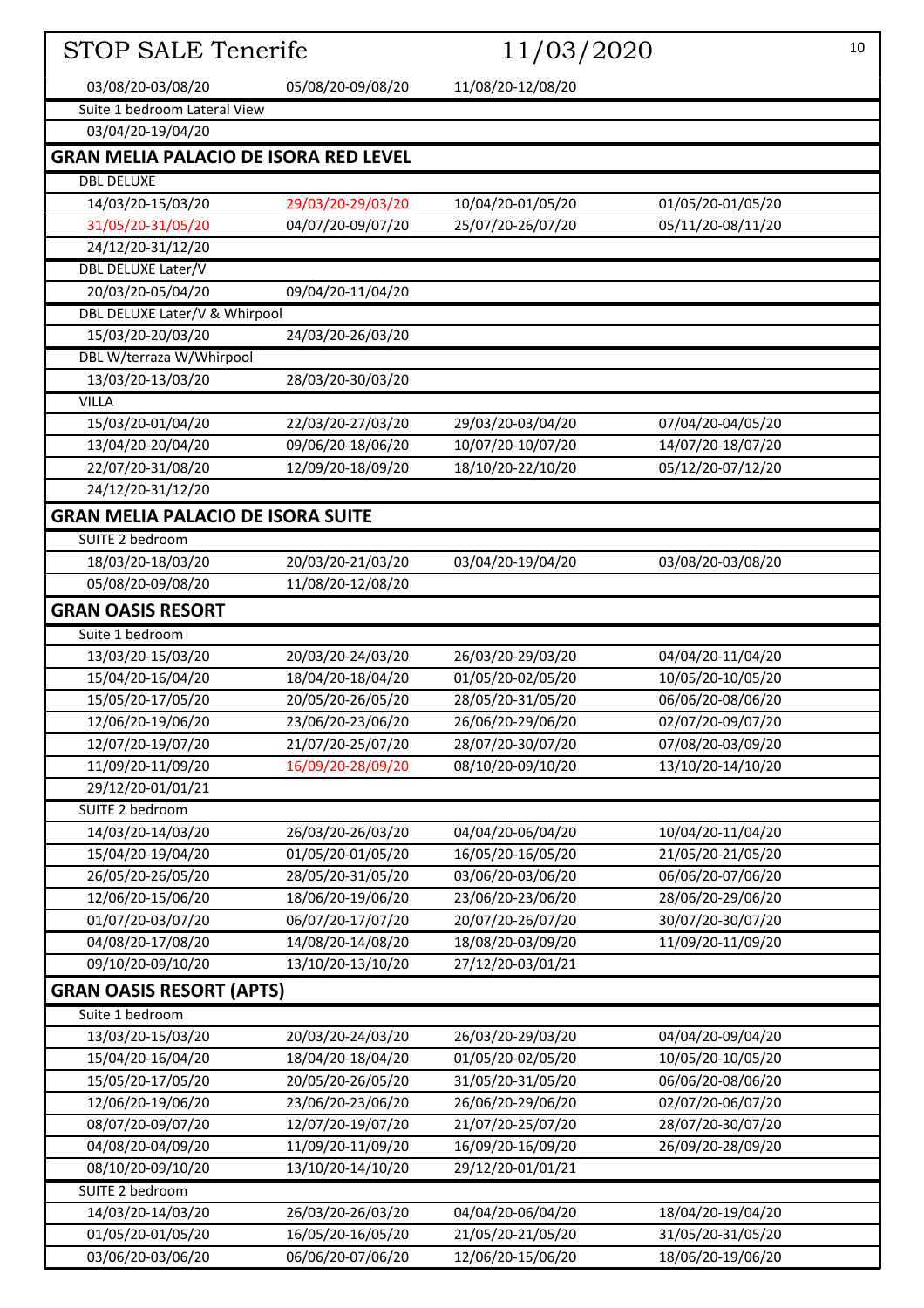| STOP SALE Tenerife                       |                                        | 11/03/2020                             |                                        | 11 |
|------------------------------------------|----------------------------------------|----------------------------------------|----------------------------------------|----|
| 23/06/20-23/06/20                        | 28/06/20-28/06/20                      | 01/07/20-03/07/20                      | 06/07/20-06/07/20                      |    |
| 08/07/20-17/07/20                        | 20/07/20-21/07/20                      | 26/07/20-26/07/20                      | 28/07/20-30/07/20                      |    |
| 04/08/20-13/08/20                        | 15/08/20-03/09/20                      | 11/09/20-11/09/20                      | 09/10/20-09/10/20                      |    |
| 13/10/20-13/10/20                        | 27/12/20-03/01/21                      |                                        |                                        |    |
| <b>GRAN TACANDE Wellness &amp; Relax</b> |                                        |                                        |                                        |    |
| <b>DELUXE ROOM</b>                       |                                        |                                        |                                        |    |
| 09/04/20-12/04/20                        |                                        |                                        |                                        |    |
| DELUXE S/V                               |                                        |                                        |                                        |    |
| 01/03/20-24/03/20                        | 11/03/20-11/03/20                      | 17/03/20-20/03/20                      | 09/04/20-13/04/20                      |    |
| Deluxe S/V Side                          |                                        |                                        |                                        |    |
| 01/03/20-26/03/20                        | 09/04/20-17/04/20                      |                                        |                                        |    |
| Gold Level Jacuzzi (Adults)              |                                        |                                        |                                        |    |
| 08/03/20-12/04/20                        | 17/04/20-30/04/20                      |                                        |                                        |    |
| Gold Level Swim Up (adults)              |                                        |                                        |                                        |    |
| 06/03/20-22/03/20                        | 28/03/20-30/04/20                      |                                        |                                        |    |
| <b>Singl Use Side SV</b>                 |                                        |                                        |                                        |    |
| 01/03/20-24/03/20                        | 09/04/20-12/04/20                      |                                        |                                        |    |
| <b>SUITE</b>                             |                                        |                                        |                                        |    |
| 08/04/20-13/04/20                        |                                        |                                        |                                        |    |
| SUITE S/V Side                           |                                        |                                        |                                        |    |
| 08/04/20-12/04/20                        |                                        |                                        |                                        |    |
| <b>GRAND MUTHU GOLF PLAZA</b>            |                                        |                                        |                                        |    |
| 1 Bdr Grand Jr. Suite                    |                                        |                                        |                                        |    |
| 01/03/20-31/03/20                        |                                        |                                        |                                        |    |
| 2 Bdr apart.                             |                                        |                                        |                                        |    |
| 26/03/20-28/03/20                        | 02/04/20-16/04/20                      | 28/07/20-03/08/20                      |                                        |    |
| Studio                                   |                                        |                                        |                                        |    |
| 09/04/20-11/04/20                        |                                        |                                        |                                        |    |
| Superior 2 Bdr Pool/Sea V                |                                        |                                        |                                        |    |
| 10/03/20-22/03/20                        | 05/04/20-06/04/20                      | 10/04/20-14/04/20                      | 01/07/20-08/07/20                      |    |
| <b>GREEN GARDEN RESORT</b>               |                                        |                                        |                                        |    |
| Suite 1 bedroom                          |                                        |                                        |                                        |    |
| 13/03/20-16/03/20                        | 19/03/20-21/03/20                      | 23/03/20-26/03/20                      | 28/03/20-01/04/20                      |    |
| 04/04/20-11/04/20                        | 18/04/20-19/04/20                      | 24/04/20-25/04/20                      | 01/05/20-04/05/20                      |    |
| 08/05/20-08/05/20                        | 15/05/20-17/05/20<br>12/06/20-14/06/20 | 22/05/20-28/05/20                      | 04/06/20-06/06/20<br>05/07/20-06/07/20 |    |
| 09/06/20-09/06/20<br>03/08/20-04/08/20   | 08/08/20-13/08/20                      | 19/06/20-20/06/20<br>27/08/20-04/09/20 | 18/09/20-22/09/20                      |    |
| 16/10/20-31/10/20                        | 26/12/20-31/12/20                      |                                        |                                        |    |
| SUITE 2 bedroom                          |                                        |                                        |                                        |    |
| 18/04/20-19/04/20                        | 24/04/20-25/04/20                      | 04/05/20-04/05/20                      | 07/05/20-09/05/20                      |    |
| 25/05/20-27/05/20                        | 04/07/20-06/07/20                      | 11/07/20-14/07/20                      | 16/07/20-21/07/20                      |    |
| 30/07/20-13/08/20                        | 16/10/20-31/10/20                      | 19/12/20-02/01/21                      |                                        |    |
| <b>GREEN GARDEN RESORT (APTS)</b>        |                                        |                                        |                                        |    |
| Suite 1 bedroom                          |                                        |                                        |                                        |    |
| 18/04/20-19/04/20                        | 24/04/20-25/04/20                      | 01/05/20-04/05/20                      | 08/05/20-08/05/20                      |    |
| 15/05/20-17/05/20                        | 22/05/20-26/05/20                      | 05/07/20-06/07/20                      | 03/08/20-04/08/20                      |    |
| 08/08/20-13/08/20                        | 26/12/20-31/12/20                      |                                        |                                        |    |
| SUITE 2 bedroom                          |                                        |                                        |                                        |    |
| 18/04/20-19/04/20                        | 24/04/20-25/04/20                      | 04/05/20-04/05/20                      | 25/05/20-25/05/20                      |    |
| 27/05/20-27/05/20                        | 04/07/20-06/07/20                      | 11/07/20-14/07/20                      | 16/07/20-21/07/20                      |    |
| 02/08/20-03/08/20                        | 05/08/20-05/08/20                      | 08/08/20-13/08/20                      | 19/12/20-02/01/21                      |    |
| <b>GUAYARMINA PRINCESS (16+)</b>         |                                        |                                        |                                        |    |
| <b>DBL</b>                               |                                        |                                        |                                        |    |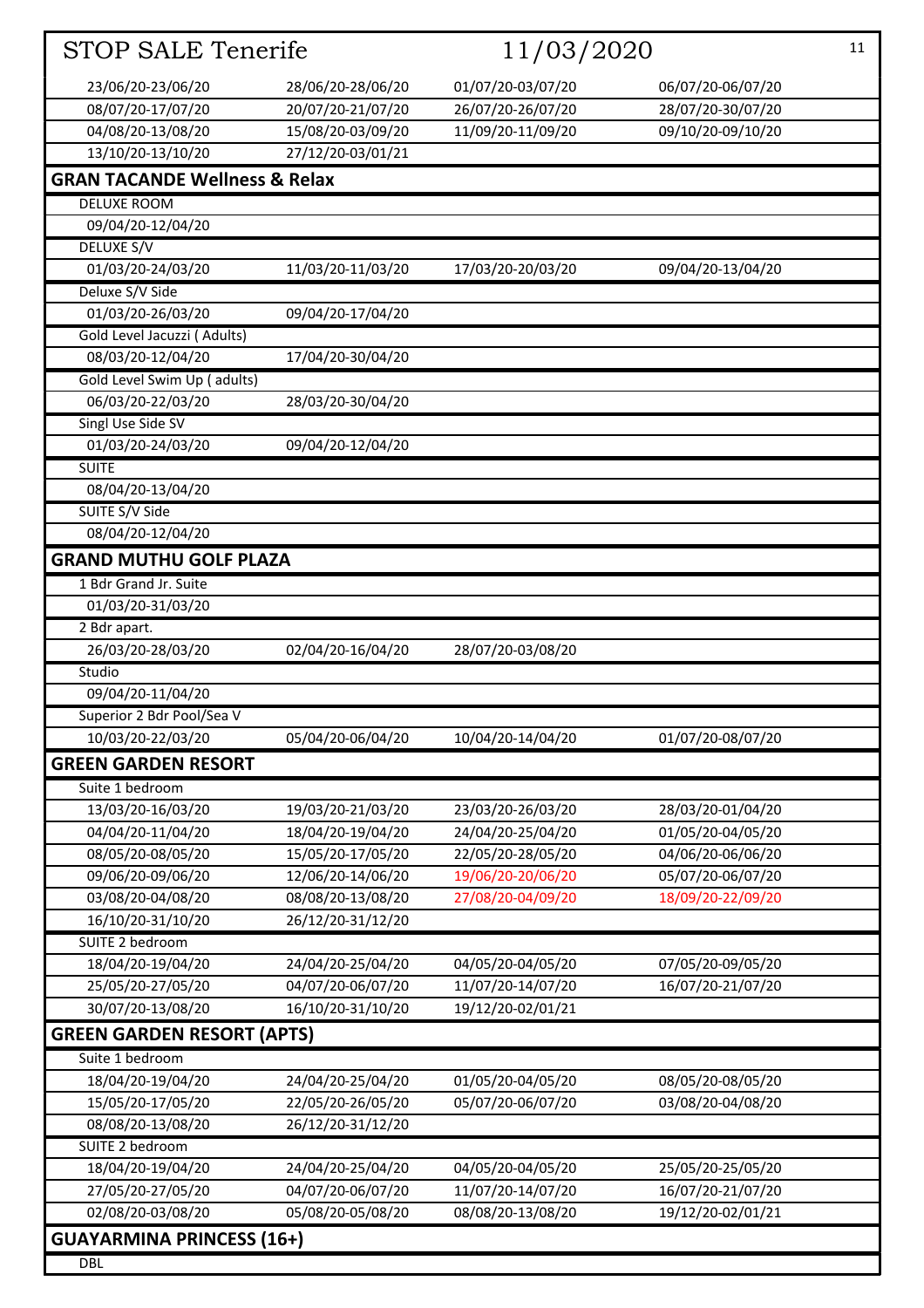| STOP SALE Tenerife                          |                   | 11/03/2020        |                   | 12 |
|---------------------------------------------|-------------------|-------------------|-------------------|----|
| 27/03/20-04/04/20                           | 06/05/20-10/05/20 | 14/05/20-10/06/20 | 13/06/20-16/06/20 |    |
| 20/06/20-09/07/20                           | 20/07/20-28/07/20 | 06/08/20-10/08/20 | 31/08/20-30/09/20 |    |
| <b>DBL S/V SIDE</b>                         |                   |                   |                   |    |
| 27/03/20-02/04/20                           | 18/05/20-22/05/20 | 08/06/20-12/06/20 | 20/06/20-25/06/20 |    |
| 29/06/20-06/07/20                           |                   |                   |                   |    |
| J. Suite Platimun                           |                   |                   |                   |    |
| 27/03/20-30/03/20                           |                   |                   |                   |    |
| J. Suite Platinum SV Front                  |                   |                   |                   |    |
| 27/03/20-30/03/20                           |                   |                   |                   |    |
| J. Suite Platinum SV Side                   |                   |                   |                   |    |
| 27/03/20-30/03/20                           |                   |                   |                   |    |
| <b>SUITE</b>                                |                   |                   |                   |    |
| 11/03/20-30/03/20                           | 07/04/20-15/04/20 | 24/04/20-03/05/20 | 21/05/20-12/06/20 |    |
| 16/06/20-23/06/20                           | 25/06/20-11/07/20 | 21/07/20-14/08/20 | 19/09/20-02/10/20 |    |
| Suite Platinum SV Front                     |                   |                   |                   |    |
| 10/03/20-13/03/20<br>Suite Platinum SV Side | 21/03/20-23/03/20 | 27/03/20-30/03/20 | 16/05/20-16/05/20 |    |
| 27/03/20-30/03/20                           |                   |                   |                   |    |
| Suite Royal SV Front                        |                   |                   |                   |    |
| 27/03/20-30/03/20                           |                   |                   |                   |    |
| <b>H10 ATLANTIC SUNSET</b>                  |                   |                   |                   |    |
| Jr Suite                                    |                   |                   |                   |    |
| 10/04/20-17/04/20                           | 03/06/20-05/06/20 | 04/07/20-15/07/20 | 23/07/20-28/07/20 |    |
| 02/08/20-02/08/20                           |                   |                   |                   |    |
| Privilege Room                              |                   |                   |                   |    |
| 01/07/20-02/07/20                           | 18/08/20-18/08/20 |                   |                   |    |
| Suite Privilege                             |                   |                   |                   |    |
| 10/03/20-23/03/20                           | 25/03/20-30/03/20 | 02/04/20-02/04/20 | 04/04/20-26/06/20 |    |
| 28/06/20-30/06/20                           | 10/07/20-17/08/20 | 19/08/20-02/09/20 | 07/09/20-14/10/20 |    |
| 23/10/20-06/11/20                           | 26/10/20-29/10/20 | 09/11/20-11/11/20 | 13/11/20-13/11/20 |    |
| 17/11/20-19/11/20                           | 12/12/20-21/12/20 | 23/12/20-01/01/21 |                   |    |
| <b>H10 BIG SUR (18+)</b><br><b>DBL</b>      |                   |                   |                   |    |
| 02/05/20-11/05/20                           |                   |                   |                   |    |
| <b>DBL USE SINGL</b>                        |                   |                   |                   |    |
| 02/05/20-11/05/20                           |                   |                   |                   |    |
| Superior terrace/sea view                   |                   |                   |                   |    |
| 23/10/20-27/10/20                           |                   |                   |                   |    |
| <b>H10 COSTA ADEJE PALACE</b>               |                   |                   |                   |    |
| Jr Suite                                    |                   |                   |                   |    |
| 16/03/20-17/03/20                           | 22/03/20-23/03/20 | 27/03/20-27/03/20 | 08/04/20-08/04/20 |    |
| 11/04/20-11/04/20                           | 13/04/20-15/04/20 |                   |                   |    |
| <b>HARD ROCK HOTEL TENERIFE</b>             |                   |                   |                   |    |
| Deluxe Gold                                 |                   |                   |                   |    |
| 06/06/20-06/06/20<br><b>Deluxe Silver</b>   | 10/09/20-12/09/20 | 01/10/20-03/10/20 |                   |    |
| 06/06/20-06/06/20                           | 10/09/20-12/09/20 |                   |                   |    |
| Studio Suite Gold                           |                   |                   |                   |    |
| 06/06/20-06/06/20                           |                   |                   |                   |    |
| <b>Studio Suite Silver</b>                  |                   |                   |                   |    |
| 06/06/20-06/06/20                           | 01/10/20-03/10/20 |                   |                   |    |
| <b>HOTEL BAOBAB SUITES</b>                  |                   |                   |                   |    |
| <b>Divinity BLISS</b>                       |                   |                   |                   |    |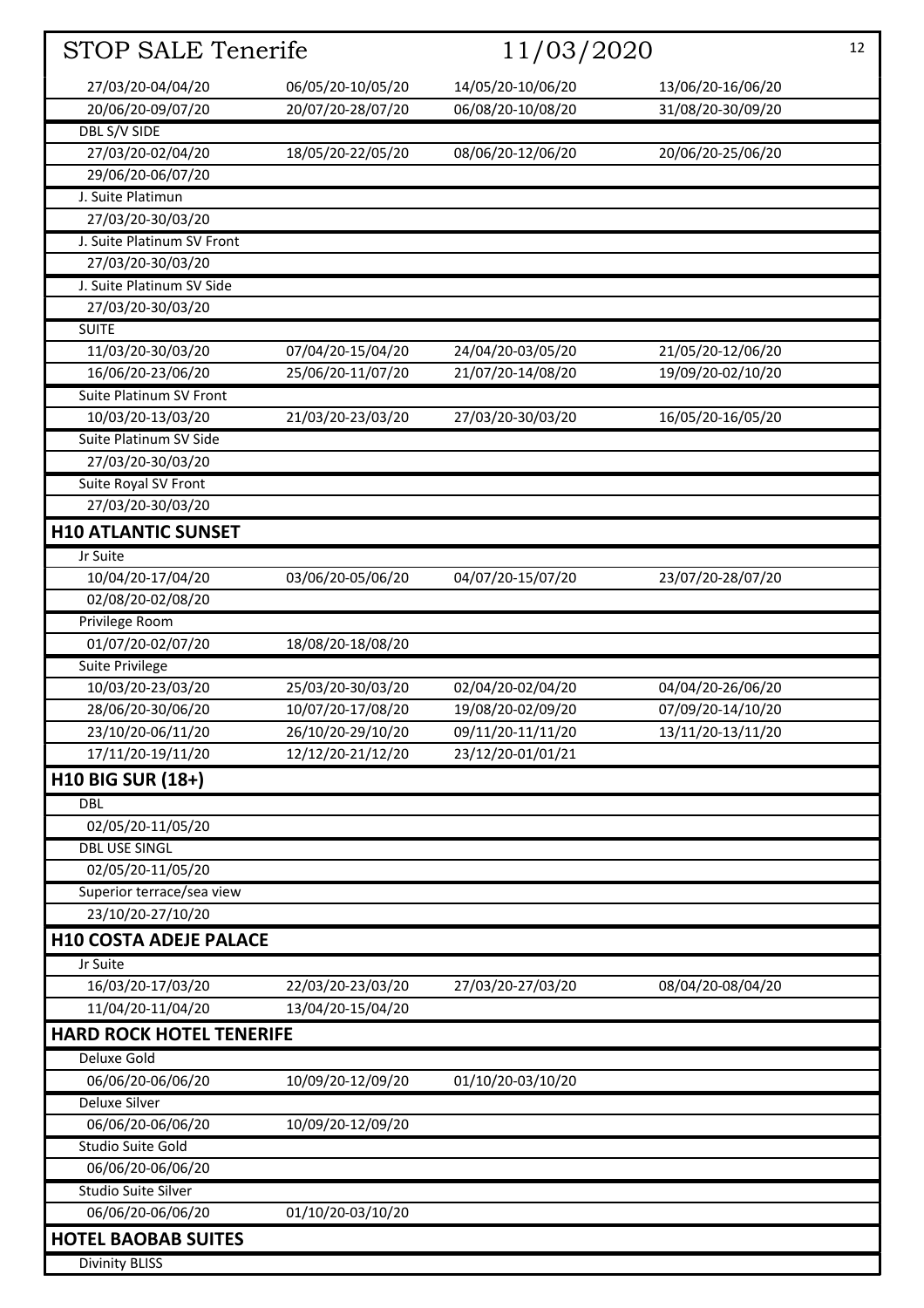| STOP SALE Tenerife       |                   |                   | 11/03/2020        |  |
|--------------------------|-------------------|-------------------|-------------------|--|
| 20/03/20-23/03/20        | 07/04/20-14/04/20 | 03/07/20-06/07/20 |                   |  |
| <b>Divinity EDEN</b>     |                   |                   |                   |  |
| 03/01/19-29/05/20        | 01/03/20-24/04/20 | 23/05/20-29/05/20 | 01/06/20-30/07/20 |  |
| 14/09/20-16/10/20        | 23/10/20-31/10/20 |                   |                   |  |
| Divinity LAGO            |                   |                   |                   |  |
| 01/06/19-15/08/20        | 12/12/19-15/08/20 | 10/03/20-04/05/20 | 12/04/20-30/04/20 |  |
| 25/04/20-30/04/20        | 14/05/20-27/05/20 | 02/06/20-18/06/20 | 11/07/20-17/07/20 |  |
| 27/07/20-15/08/20        | 23/08/20-13/11/20 | 28/09/20-07/10/20 | 08/11/20-13/11/20 |  |
| 29/12/20-06/01/21        |                   |                   |                   |  |
| <b>Divinity MAR</b>      |                   |                   |                   |  |
| 24/01/20-03/04/20        | 23/03/20-03/04/20 | 09/04/20-15/05/20 | 01/05/20-15/05/20 |  |
| 24/05/20-09/07/20        | 17/07/20-16/10/20 | 12/09/20-26/09/20 | 03/10/20-16/10/20 |  |
| <b>Infinity EUPHORIA</b> |                   |                   |                   |  |
| 16/02/20-14/08/20        | 24/04/20-31/05/20 | 02/06/20-14/08/20 | 23/07/20-13/08/20 |  |
| 25/08/20-06/10/20        | 25/10/20-25/12/20 | 26/02/21-15/05/21 |                   |  |
| <b>Infinity HARMONY</b>  |                   |                   |                   |  |
| 27/03/20-02/05/20        | 20/05/20-31/05/20 | 18/06/20-04/09/20 | 13/09/20-24/09/20 |  |
| 17/10/20-11/12/20        | 17/12/20-02/01/21 |                   |                   |  |
| Infinity INDULGENCE      |                   |                   |                   |  |
| 01/02/20-27/03/20        | 09/03/20-17/03/20 | 01/04/20-19/05/20 | 01/06/20-31/08/20 |  |
| 10/08/20-18/08/20        | 06/09/20-12/09/20 | 12/10/20-30/10/20 |                   |  |
| <b>Infinity MAR</b>      |                   |                   |                   |  |
| 14/03/20-12/05/20        | 23/05/20-27/06/20 | 04/07/20-29/08/20 |                   |  |
| <b>Infinity RIO</b>      |                   |                   |                   |  |
| 07/12/19-12/09/20        | 13/02/20-14/03/20 | 26/03/20-19/04/20 | 01/05/20-10/05/20 |  |
| 23/05/20-12/09/20        | 06/06/20-14/06/20 | 01/07/20-07/09/20 | 03/08/20-18/08/20 |  |
| 17/09/20-20/09/20        | 24/10/20-21/11/20 | 27/12/20-02/01/21 | 07/02/21-20/02/21 |  |
| <b>LIBERTY</b>           |                   |                   |                   |  |
| 17/05/19-31/12/20        |                   |                   |                   |  |
| Serenity ALLEGRA         |                   |                   |                   |  |
| 06/04/20-18/04/20        |                   |                   |                   |  |
| <b>Serenity BLISS</b>    |                   |                   |                   |  |
| 04/04/20-17/04/20        | 08/05/20-08/05/20 | 23/05/20-27/05/20 | 26/06/20-09/07/20 |  |
| 17/07/20-31/08/20        | 24/10/20-25/10/20 |                   |                   |  |
| <b>Serenity ELEGANCE</b> |                   |                   |                   |  |
| 01/02/20-26/08/20        | 06/04/20-18/04/20 | 18/07/20-26/08/20 | 08/09/20-15/09/20 |  |
| 27/09/20-03/10/20        | 10/10/20-23/10/20 | 25/12/20-02/01/21 |                   |  |
| <b>Serenity ESSENCE</b>  |                   |                   |                   |  |
| 07/12/19-13/03/20        | 20/03/20-22/04/20 | 02/05/20-11/06/20 | 02/07/20-29/08/20 |  |
| 01/09/20-23/09/20        | 02/10/20-07/11/20 | 23/12/20-02/01/21 | 30/01/21-19/02/21 |  |
| Serenity LAGO            |                   |                   |                   |  |
| 26/03/20-08/05/20        | 20/05/20-28/06/20 | 04/07/20-31/08/20 | 10/10/20-07/11/20 |  |
| <b>Serenity MAR</b>      |                   |                   |                   |  |
| 10/02/20-12/11/20        | 08/03/20-21/03/20 | 02/04/20-31/05/20 | 08/06/20-07/11/20 |  |
| 11/07/20-09/09/20        | 29/09/20-31/10/20 | 12/12/20-02/01/21 |                   |  |
| Serenity RIO             |                   |                   |                   |  |
| 07/04/20-24/04/20        | 23/05/20-29/05/20 | 30/06/20-29/08/20 | 16/07/20-23/07/20 |  |
| 31/07/20-12/08/20        |                   |                   |                   |  |
| <b>Standard XS</b>       |                   |                   |                   |  |
| 24/01/20-12/04/20        | 17/03/20-02/04/20 | 20/04/20-05/07/20 | 30/04/20-05/07/20 |  |
| 10/06/20-16/06/20        | 17/07/20-23/09/20 | 04/09/20-18/09/20 | 01/10/20-19/10/20 |  |
| 13/11/20-25/11/20        | 19/12/20-06/01/21 |                   |                   |  |
| <b>HOVIMA ATLANTIS</b>   |                   |                   |                   |  |
| Apartament 1 bedroom     |                   |                   |                   |  |
|                          |                   |                   |                   |  |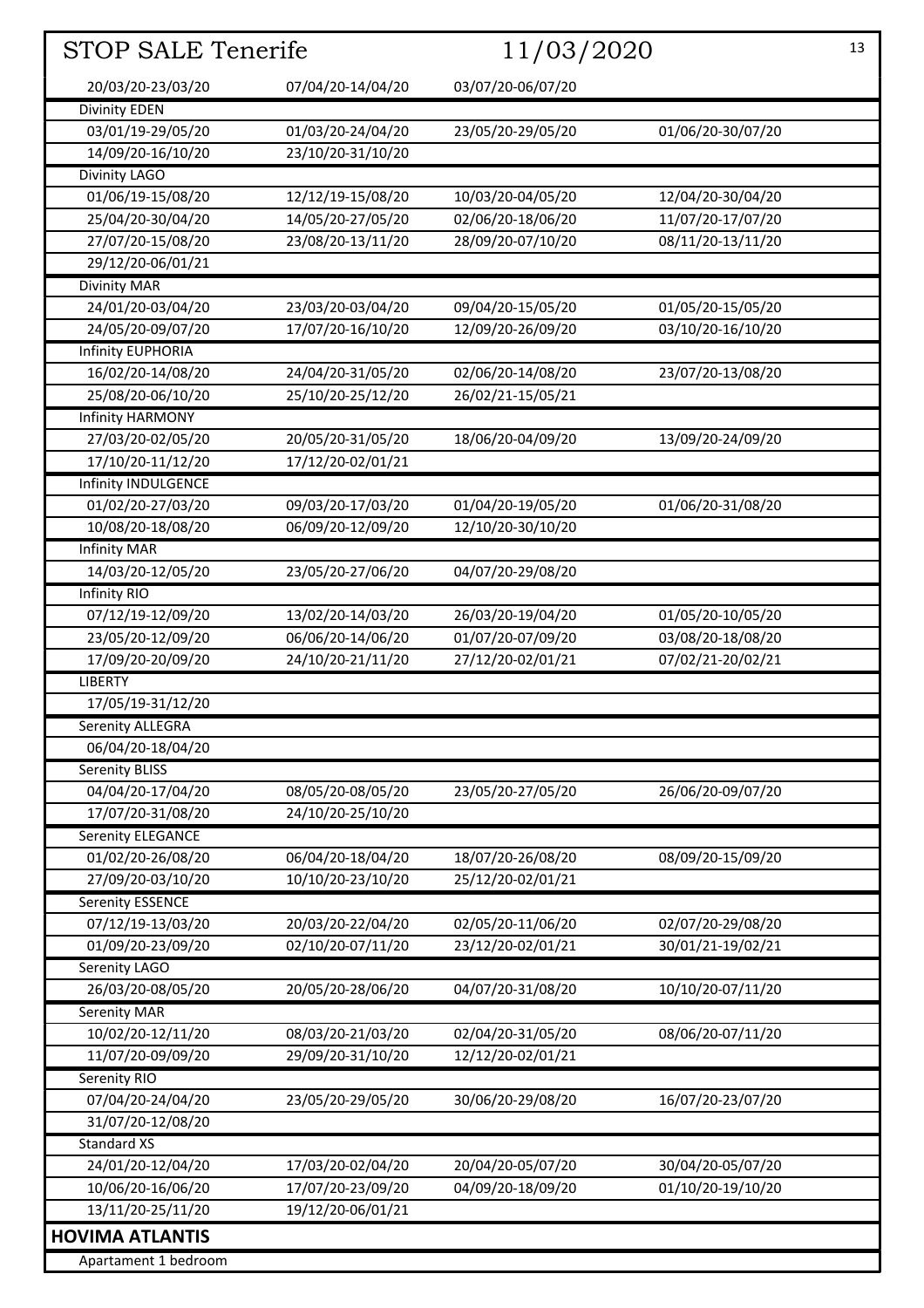| <b>STOP SALE Tenerife</b>                  |                   | 11/03/2020        |                   | 14 |
|--------------------------------------------|-------------------|-------------------|-------------------|----|
| 06/03/20-28/03/20                          | 05/04/20-08/04/20 | 14/07/20-15/07/20 | 13/08/20-13/08/20 |    |
| 24/08/20-25/08/20                          |                   |                   |                   |    |
| Studio                                     |                   |                   |                   |    |
| 24/03/20-26/03/20                          |                   |                   |                   |    |
| <b>HOVIMA COSTA ADEJE (ONLY ADULT +16)</b> |                   |                   |                   |    |
| <b>DBL COMFORT</b>                         |                   |                   |                   |    |
| 09/03/20-13/03/20                          |                   |                   |                   |    |
| <b>DBL EXCELLENCE</b>                      |                   |                   |                   |    |
| 08/03/20-29/03/20                          |                   |                   |                   |    |
| <b>DBL SUPER S/V SIDE</b>                  |                   |                   |                   |    |
| 09/03/20-13/03/20                          |                   |                   |                   |    |
| Jr Suite SV                                |                   |                   |                   |    |
| 08/03/20-18/04/20                          |                   |                   |                   |    |
| <b>HOVIMA JARDIN CALETA</b>                |                   |                   |                   |    |
| 1 bedroom - comfort                        |                   |                   |                   |    |
| 01/05/20-02/05/20                          | 02/07/20-12/07/20 |                   |                   |    |
| 1 bedroom - excellence                     |                   |                   |                   |    |
| 09/03/20-29/03/20                          | 01/04/20-02/04/20 | 06/04/20-07/04/20 | 13/04/20-13/04/20 |    |
| 18/04/20-19/04/20                          | 30/04/20-01/05/20 | 25/05/20-01/06/20 | 08/06/20-12/06/20 |    |
| 14/06/20-15/06/20                          | 07/07/20-16/07/20 | 04/08/20-12/08/20 |                   |    |
| App. 1 bedroom Superior                    |                   |                   |                   |    |
| 01/03/20-13/03/20                          | 03/07/20-04/07/20 | 07/07/20-12/07/20 |                   |    |
| HOVIMA SANTA MARIA - 2 DORM.               |                   |                   |                   |    |
| Apartament 2 bedrooms                      |                   |                   |                   |    |
| 28/06/20-14/08/20                          |                   |                   |                   |    |
| Apartament 2 bedrooms S/V                  |                   |                   |                   |    |
| 08/03/20-13/03/20                          | 16/03/20-17/03/20 | 01/04/20-12/04/20 | 01/05/20-04/05/20 |    |
| 07/07/20-03/08/20                          |                   |                   |                   |    |
| App. 2 bedroom (no view)                   |                   |                   |                   |    |
| 08/03/20-13/03/20                          | 16/03/20-17/03/20 | 28/06/20-14/08/20 |                   |    |
| <b>HOVIMA SANTA MARIA (HB)</b>             |                   |                   |                   |    |
| Apartament 1 bedroom                       |                   |                   |                   |    |
| 19/03/20-23/03/20                          | 20/06/20-23/06/20 | 01/07/20-19/07/20 |                   |    |
| Apartament 1 bedroom S/V                   |                   |                   |                   |    |
| 08/03/20-19/03/20                          | 01/04/20-12/04/20 | 07/07/20-13/07/20 |                   |    |
| App. 1 bedroom ECONOM no view              |                   |                   |                   |    |
| 07/07/20-13/07/20                          |                   |                   |                   |    |
| Studio                                     |                   |                   |                   |    |
| 08/03/20-13/03/20<br>22/06/20-15/07/20     | 16/03/20-17/03/20 | 20/03/20-28/03/20 | 10/05/20-13/05/20 |    |
| Studio (no view)                           |                   |                   |                   |    |
| 07/07/20-13/07/20                          |                   |                   |                   |    |
| <b>STUDIO S/V</b>                          |                   |                   |                   |    |
| 02/03/20-17/04/20                          | 21/06/20-30/06/20 | 07/07/20-13/07/20 |                   |    |
| <b>LA SIESTA</b>                           |                   |                   |                   |    |
| <b>DBL</b>                                 |                   |                   |                   |    |
| 01/05/20-05/05/20                          |                   |                   |                   |    |
| <b>DBL CLUB ALEXANDRE</b>                  |                   |                   |                   |    |
| 01/05/20-05/05/20                          |                   |                   |                   |    |
| <b>LAGOS DE FANABE</b>                     |                   |                   |                   |    |
| 1 Bed Gold                                 |                   |                   |                   |    |
| 03/03/20-12/03/20                          | 19/03/20-20/03/20 | 16/05/20-18/05/20 | 04/07/20-16/07/20 |    |
|                                            |                   |                   |                   |    |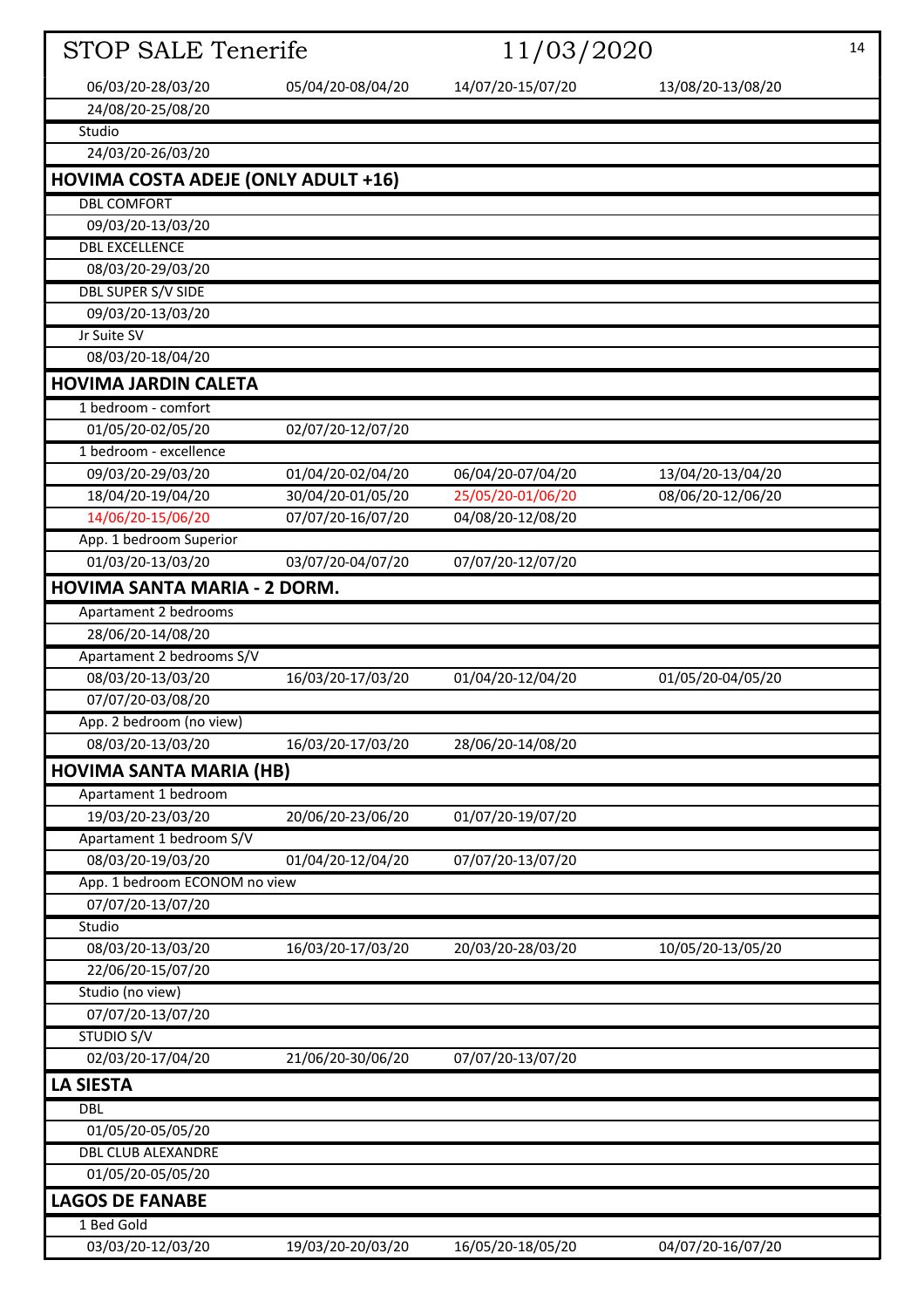| <b>STOP SALE Tenerife</b>                | 11/03/2020        |                   | 15                |  |
|------------------------------------------|-------------------|-------------------|-------------------|--|
| 1 Bed Gold Deluxe                        |                   |                   |                   |  |
| 03/03/20-12/03/20                        | 19/03/20-20/03/20 | 16/05/20-18/05/20 | 04/07/20-16/07/20 |  |
| 1 Bed Silver                             |                   |                   |                   |  |
| 03/03/20-12/03/20                        | 19/03/20-20/03/20 | 16/05/20-18/05/20 | 04/07/20-16/07/20 |  |
| 1 Bed Silver Deluxe                      |                   |                   |                   |  |
| 03/03/20-12/03/20                        | 19/03/20-20/03/20 | 16/05/20-18/05/20 | 04/07/20-16/07/20 |  |
| 2 Bed Silver                             |                   |                   |                   |  |
| 03/03/20-12/03/20                        | 19/03/20-20/03/20 | 16/05/20-18/05/20 | 04/07/20-16/07/20 |  |
| VILLA 5 bedroom                          |                   |                   |                   |  |
| 03/03/20-12/03/20                        | 19/03/20-20/03/20 | 16/05/20-18/05/20 | 04/07/20-16/07/20 |  |
| <b>LAGUNA PARK I</b>                     |                   |                   |                   |  |
| Apart. 1 bdr Pool/V                      |                   |                   |                   |  |
| 12/03/20-12/03/20                        | 17/03/20-17/03/20 | 22/03/20-24/03/20 | 22/03/20-24/03/20 |  |
| 19/04/20-19/04/20                        |                   |                   |                   |  |
| Apart. 1 bedroom                         |                   |                   |                   |  |
| 12/03/20-12/03/20                        | 17/03/20-17/03/20 | 22/03/20-22/03/20 | 22/03/20-24/03/20 |  |
| 19/04/20-19/04/20                        |                   |                   |                   |  |
| <b>LANDMAR COSTA LOS GIGANTES</b>        |                   |                   |                   |  |
| <b>Family Village</b>                    |                   |                   |                   |  |
| 07/04/20-11/04/20                        |                   |                   |                   |  |
| LANDMAR PLAYA LA ARENA                   |                   |                   |                   |  |
| <b>DBL</b>                               |                   |                   |                   |  |
| 09/04/20-10/04/20                        |                   |                   |                   |  |
| DBL S/V SIDE                             |                   |                   |                   |  |
| 09/04/20-15/04/20                        |                   |                   |                   |  |
| <b>DBL USE SINGL</b>                     |                   |                   |                   |  |
| 09/04/20-10/04/20                        |                   |                   |                   |  |
| <b>LAS DALIAS "A" IBEROSTAR HTL</b>      |                   |                   |                   |  |
| <b>DBL</b>                               |                   |                   |                   |  |
| 20/04/20-15/10/20                        |                   |                   |                   |  |
| <b>Dbl Basic</b>                         |                   |                   |                   |  |
| 20/04/20-28/10/20                        | 23/12/20-02/01/21 |                   |                   |  |
| <b>DBL Pool/V</b>                        |                   |                   |                   |  |
| 20/04/20-15/10/20                        |                   |                   |                   |  |
| DBL Priority Loc.<br>20/04/20-15/10/20   |                   |                   |                   |  |
|                                          |                   |                   |                   |  |
| <b>LAS DALIAS "B" IBEROSTAR HTL</b>      |                   |                   |                   |  |
| <b>DBL</b>                               |                   |                   |                   |  |
| 15/04/20-20/09/20<br><b>Dbl Basic</b>    |                   |                   |                   |  |
| 13/04/20-20/09/20                        | 15/04/20-20/09/20 | 16/09/20-28/10/20 |                   |  |
| <b>DBL Pool/V</b>                        |                   |                   |                   |  |
| 15/04/20-20/09/20                        |                   |                   |                   |  |
| DBL Priority Loc.                        |                   |                   |                   |  |
| 15/04/20-20/09/20                        |                   |                   |                   |  |
| LAS DALIAS DBL CONECT. "A" IBEROSTAR HTL |                   |                   |                   |  |
| <b>DBL COMUNIC</b>                       |                   |                   |                   |  |
| 04/04/20-15/10/20                        | 23/12/20-02/01/21 |                   |                   |  |
| <b>DBL COMUNIC. Superior</b>             |                   |                   |                   |  |
| 04/04/20-20/09/20                        |                   |                   |                   |  |
| LAS DALIAS DBL CONECT. "B" IBEROSTAR HTL |                   |                   |                   |  |
| <b>DBL COMUNIC</b>                       |                   |                   |                   |  |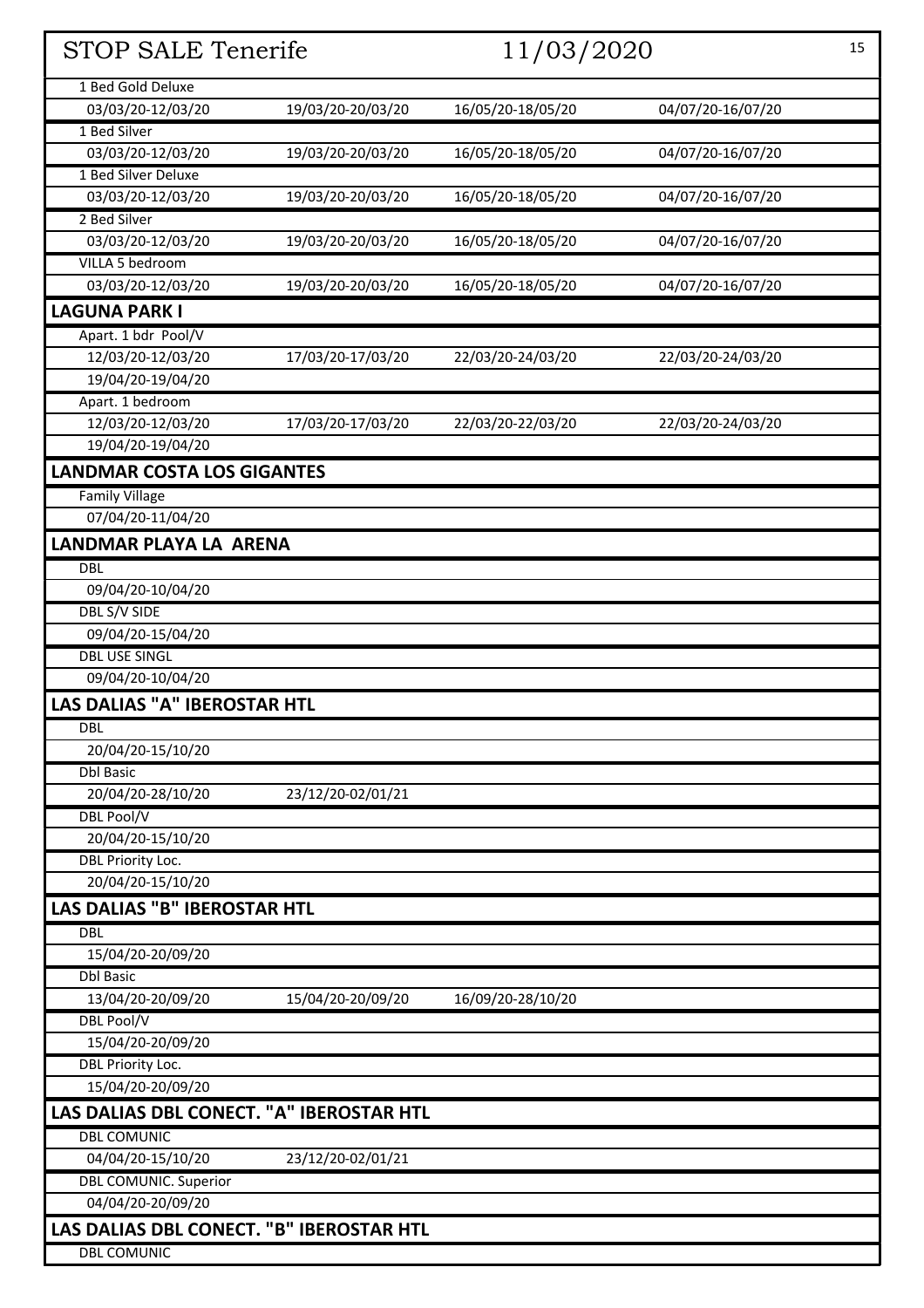| <b>STOP SALE Tenerife</b>                        |                   | 11/03/2020        |                   | 16 |
|--------------------------------------------------|-------------------|-------------------|-------------------|----|
| 04/04/20-20/09/20                                |                   |                   |                   |    |
| <b>DBL COMUNIC. Superior</b>                     |                   |                   |                   |    |
| 16/09/20-20/09/20                                |                   |                   |                   |    |
| <b>LAS TERRAZAS ABAMA RESORT</b>                 |                   |                   |                   |    |
| Suite 2 bedroom Partial SV + Jacuzzi             |                   |                   |                   |    |
| 08/04/20-16/04/20                                |                   |                   |                   |    |
| Suite 2 bedroom SV                               |                   |                   |                   |    |
| 08/04/20-11/04/20                                |                   |                   |                   |    |
| Suite 3 bedroom Partial SV                       |                   |                   |                   |    |
| 08/04/20-13/04/20                                |                   |                   |                   |    |
| Suite 3 bedroom SV                               |                   |                   |                   |    |
| 01/04/20-04/04/20                                | 08/04/20-17/04/20 |                   |                   |    |
| Suite 3 bedroom SV + Jacuzzi                     |                   |                   |                   |    |
| 08/04/20-17/04/20                                |                   |                   |                   |    |
| Suite 4 bedroom SV                               |                   |                   |                   |    |
| 28/03/20-29/04/20                                |                   |                   |                   |    |
| <b>MAROLA PARK</b>                               |                   |                   |                   |    |
| Apartament 1 bedroom                             |                   |                   |                   |    |
| 06/03/20-23/03/20                                | 08/04/20-09/04/20 |                   |                   |    |
| Apartamento 2-4 pax                              |                   |                   |                   |    |
| 06/03/20-23/03/20                                | 08/04/20-09/04/20 |                   |                   |    |
| Studio                                           |                   |                   |                   |    |
| 10/03/20-11/03/20                                | 17/03/20-22/03/20 | 01/04/20-15/04/20 | 06/05/20-19/05/20 |    |
| 27/05/20-30/05/20                                |                   |                   |                   |    |
| Studio Pool/V                                    |                   |                   |                   |    |
| 11/03/20-28/03/20                                | 09/04/20-15/04/20 | 06/05/20-24/05/20 |                   |    |
| <b>MEDITERRANEAN PALACE</b>                      |                   |                   |                   |    |
| DBL S/V                                          |                   |                   |                   |    |
| 09/04/20-11/04/20                                |                   |                   |                   |    |
| <b>SUITE</b>                                     |                   |                   |                   |    |
| 04/04/20-16/04/20                                | 12/07/20-05/08/20 | 26/07/20-15/08/20 |                   |    |
| <b>MEDITERRANEAN PALACE (Dbl SV &amp; Suite)</b> |                   |                   |                   |    |
| <b>SUITE</b>                                     |                   |                   |                   |    |
| 11/03/20-21/03/20                                | 04/04/20-21/04/20 | 01/06/20-25/08/20 |                   |    |
| <b>MELIA JARDINES DEL TEIDE</b>                  |                   |                   |                   |    |
| Family J. Suite Kids                             |                   |                   |                   |    |
| 06/04/20-10/04/20                                |                   |                   |                   |    |
| Junior Suite LEVEL                               |                   |                   |                   |    |
| 06/04/20-10/04/20                                |                   |                   |                   |    |
| <b>MUTHU ROYAL PARK ALBATROS</b>                 |                   |                   |                   |    |
| Studio                                           |                   |                   |                   |    |
| 28/03/20-30/03/20                                | 09/04/20-11/04/20 |                   |                   |    |
| Superior 2 Bedroom                               |                   |                   |                   |    |
| 08/03/20-16/03/20                                | 25/03/20-26/03/20 | 29/03/20-29/03/20 | 01/04/20-11/04/20 |    |
| OCCIDENTAL SANTA CRUZ CONTEMPORANEO              |                   |                   |                   |    |
| <b>ALPENROYAL SUITE</b>                          |                   |                   |                   |    |
| 13/03/20-13/03/20                                |                   |                   |                   |    |
| <b>DBL</b>                                       |                   |                   |                   |    |
| 13/03/20-13/03/20                                |                   |                   |                   |    |
| <b>SUPERIOR</b>                                  |                   |                   |                   |    |
| 13/03/20-13/03/20<br>SUPERIOR BALCON/TERRAZA     |                   |                   |                   |    |
|                                                  |                   |                   |                   |    |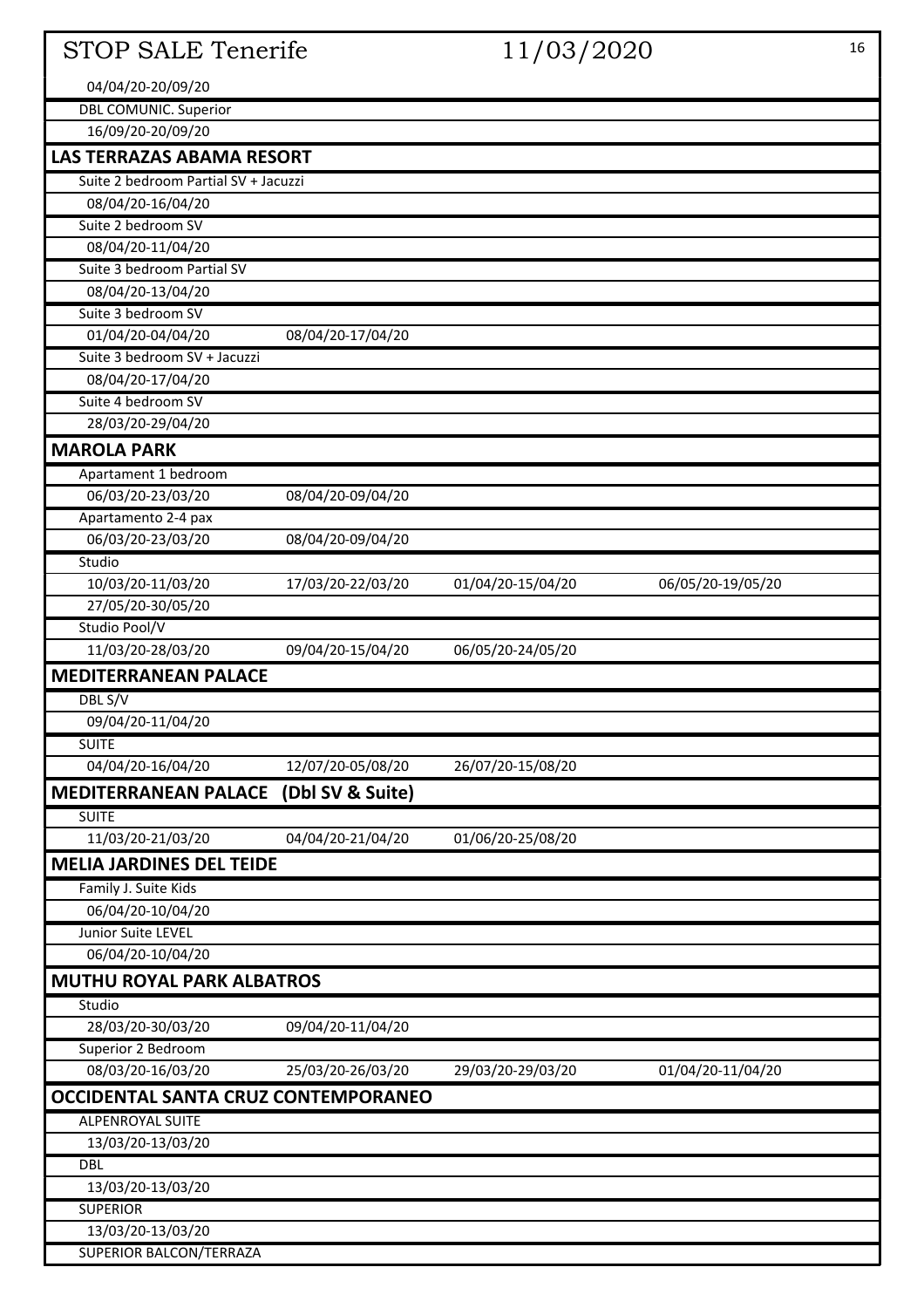# STOP SALE Tenerife 11/03/2020 17

| 13/03/20-13/03/20                       |                   |                   |                   |
|-----------------------------------------|-------------------|-------------------|-------------------|
| OLE TENERIFE TROPICAL "A" IBEROSTAR HTL |                   |                   |                   |
| <b>DBL</b>                              |                   |                   |                   |
| 28/05/20-21/06/20                       |                   |                   |                   |
| <b>DBL PROMO</b>                        |                   |                   |                   |
| 01/05/20-16/05/20                       | 28/05/20-20/06/20 |                   |                   |
| DBL S/V                                 |                   |                   |                   |
| 01/05/20-16/05/20                       | 28/05/20-21/06/20 |                   |                   |
| <b>Family Room</b>                      |                   |                   |                   |
| 05/04/20-16/04/20                       |                   |                   |                   |
| <b>SUITE</b>                            |                   |                   |                   |
| 05/04/20-16/04/20                       | 28/05/20-21/06/20 |                   |                   |
| OLE TENERIFE TROPICAL "B" IBEROSTAR HTL |                   |                   |                   |
| <b>DBL</b>                              |                   |                   |                   |
| 28/05/20-04/06/20                       |                   |                   |                   |
| <b>DBL PROMO</b>                        |                   |                   |                   |
| 07/05/20-16/05/20                       | 28/05/20-06/06/20 | 05/06/20-14/06/20 | 18/06/20-20/06/20 |
| DBL S/V                                 |                   |                   |                   |
| 28/05/20-04/06/20                       |                   |                   |                   |
| DBL V/Later.                            |                   |                   |                   |
| 28/05/20-04/06/20                       |                   |                   |                   |
| <b>Family Room</b>                      |                   |                   |                   |
| 05/04/20-16/04/20                       | 28/05/20-04/06/20 |                   |                   |
| <b>SUITE</b>                            |                   |                   |                   |
| 05/04/20-16/04/20                       | 28/05/20-04/06/20 |                   |                   |
| <b>PARADERO APTS.</b>                   |                   |                   |                   |
| Studio +                                |                   |                   |                   |
| 11/03/20-19/03/20                       | 01/04/20-04/04/20 |                   |                   |
| STUDIO 2-3 pax                          |                   |                   |                   |
| 11/03/20-19/03/20                       | 01/04/20-04/04/20 |                   |                   |
| PARAISO DEL SOL APTS.                   |                   |                   |                   |
| Apart. 1 bedroom                        |                   |                   |                   |
| 11/03/20-19/03/20                       | 31/03/20-02/04/20 |                   |                   |
| Apart. 2 bedrooms                       |                   |                   |                   |
| 11/03/20-22/03/20                       | 31/03/20-02/04/20 | 08/04/20-14/04/20 | 20/07/20-21/07/20 |
| 29/07/20-04/08/20                       |                   |                   |                   |
| Studio                                  |                   |                   |                   |
| 11/03/20-19/03/20                       | 01/04/20-04/04/20 |                   |                   |
| <b>PARQUE DEL SOL</b>                   |                   |                   |                   |
| Apartament 2 bedrooms                   |                   |                   |                   |
| 27/07/20-28/07/20                       |                   |                   |                   |
| PARQUE SAN ANTONIO (ALUA HTL)           |                   |                   |                   |
| DBL with balcony                        |                   |                   |                   |
| 28/06/20-02/07/20                       |                   |                   |                   |
| <b>DBL</b> without balcony              |                   |                   |                   |
| 28/06/20-02/07/20                       |                   |                   |                   |
| SNGL con balcon                         |                   |                   |                   |
| 28/06/20-02/07/20                       |                   |                   |                   |
| SNGL without balcony                    |                   |                   |                   |
| 28/06/20-02/07/20                       |                   |                   |                   |
| PARQUE SANTIAGO III y IV APTS.          |                   |                   |                   |
| Apart. 1 bedroom                        |                   |                   |                   |
|                                         |                   |                   |                   |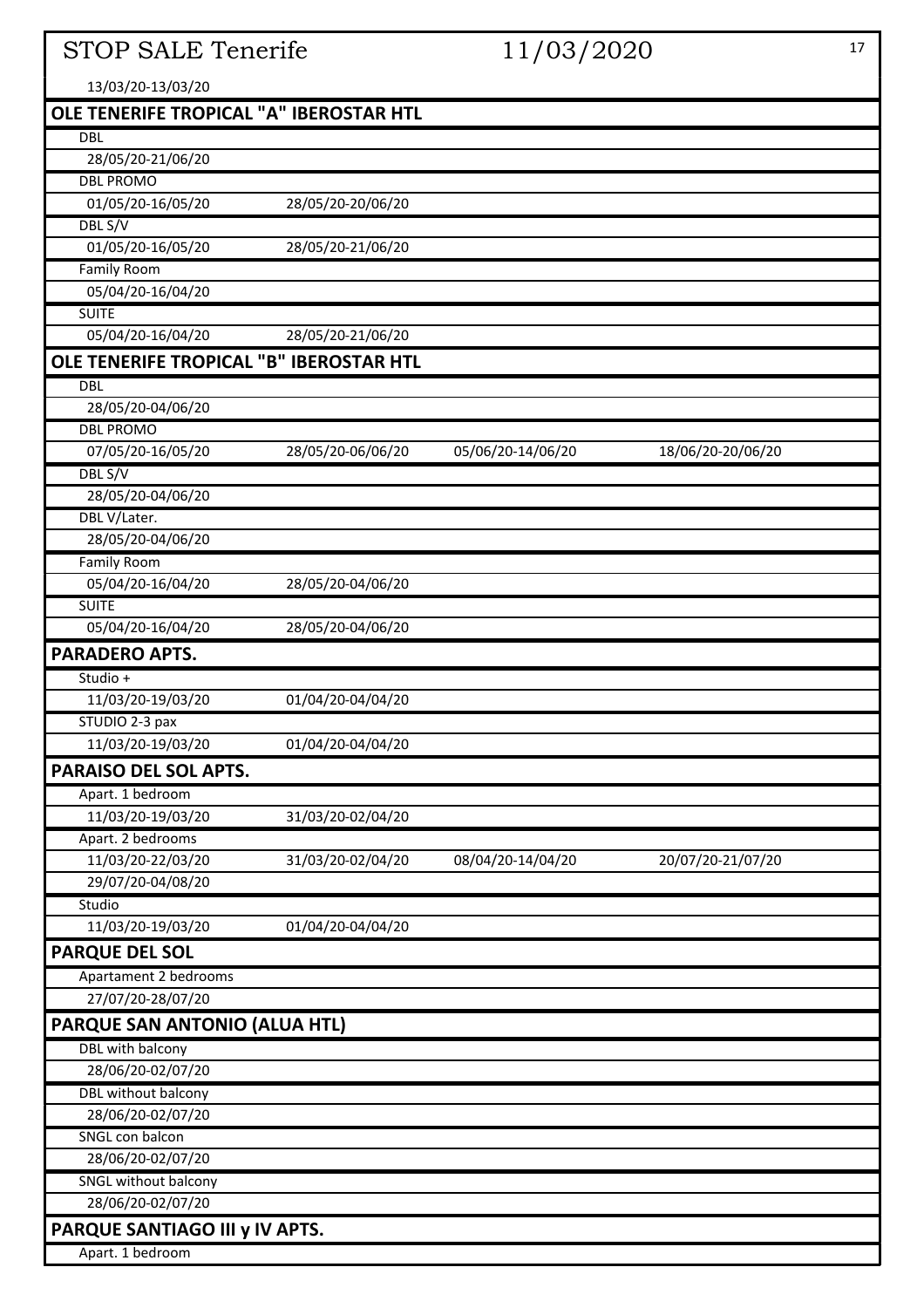| <b>STOP SALE Tenerife</b>                  |                   | 11/03/2020        |                   | 18 |
|--------------------------------------------|-------------------|-------------------|-------------------|----|
| 06/07/20-06/08/20                          |                   |                   |                   |    |
| Apart. 2 bedrooms                          |                   |                   |                   |    |
| 09/04/20-13/04/20                          | 01/07/20-31/08/20 |                   |                   |    |
| Apartamento 3 dorm.                        |                   |                   |                   |    |
| 01/11/19-31/10/20                          |                   |                   |                   |    |
| <b>PERLA TENERIFE</b>                      |                   |                   |                   |    |
| <b>DBL</b>                                 |                   |                   |                   |    |
| 17/03/20-19/03/20                          | 20/04/20-25/04/20 | 15/06/20-15/06/20 |                   |    |
| <b>REGENCY COUNTRY CLUB APTS.</b>          |                   |                   |                   |    |
| Apartament 1 bedroom                       |                   |                   |                   |    |
| 13/03/20-15/03/20                          | 21/03/20-21/03/20 |                   |                   |    |
| Apartament 2 bedrooms                      |                   |                   |                   |    |
| 07/04/20-17/04/20                          | 08/07/20-13/07/20 | 17/07/20-31/08/20 |                   |    |
| <b>REGENCY TORVISCAS APARTAMENTS SUITE</b> |                   |                   |                   |    |
| 2 bedroom Sea View                         |                   |                   |                   |    |
| 06/03/20-19/03/20                          | 27/03/20-02/04/20 | 17/04/20-17/04/20 | 12/06/20-03/07/20 |    |
| 24/07/20-24/07/20                          |                   |                   |                   |    |
| One bedroom Sea View                       |                   |                   |                   |    |
| 27/02/20-12/03/20                          | 05/04/20-07/04/20 | 08/05/20-15/05/20 | 05/06/20-05/06/20 |    |
| One bedroom with terrace                   |                   |                   |                   |    |
| 27/02/20-12/03/20                          | 05/04/20-07/04/20 | 08/05/20-15/05/20 | 05/06/20-05/06/20 |    |
| Studio Sea View                            |                   |                   |                   |    |
| 06/03/20-12/04/20                          | 15/05/20-15/05/20 | 31/07/20-20/08/20 |                   |    |
| Studio with terrace                        |                   |                   |                   |    |
| 14/02/20-09/07/20                          | 31/07/20-20/08/20 |                   |                   |    |
| <b>RIU BUENAVISTA</b>                      |                   |                   |                   |    |
| DBL                                        |                   |                   |                   |    |
| 05/04/20-16/07/20                          |                   |                   |                   |    |
| <b>FAMILIAR</b>                            |                   |                   |                   |    |
| 05/04/20-16/07/20                          |                   |                   |                   |    |
| <b>FAMILIAR side view</b>                  |                   |                   |                   |    |
| 05/04/20-16/07/20                          |                   |                   |                   |    |
| <b>RIU PALACE TENERIFE</b>                 |                   |                   |                   |    |
| <b>Big Double</b>                          |                   |                   |                   |    |
| 11/07/20-18/07/20                          | 21/07/20-22/07/20 | 31/07/20-07/08/20 | 10/08/20-11/08/20 |    |
| 18/08/20-20/08/20                          |                   |                   |                   |    |
| Family Room                                |                   |                   |                   |    |
| 17/06/19-31/10/20                          |                   |                   |                   |    |
| Family room S/V                            |                   |                   |                   |    |
| 17/06/19-31/10/20                          |                   |                   |                   |    |
| <b>ROCA NIVARIA</b>                        |                   |                   |                   |    |
| <b>DBL Sea/V</b>                           |                   |                   |                   |    |
| 21/07/20-30/07/20                          |                   |                   |                   |    |
| <b>DBL Superior</b>                        |                   |                   |                   |    |
| 10/04/20-15/04/20                          |                   |                   |                   |    |
| <b>DBL Superior Sea/V</b>                  |                   |                   |                   |    |
| 21/07/20-30/07/20                          |                   |                   |                   |    |
| Jr Suite S/V                               |                   |                   |                   |    |
| 09/04/20-14/04/20                          | 06/07/20-13/07/20 | 21/07/20-22/07/20 | 28/07/20-03/08/20 |    |
| 06/08/20-07/08/20                          |                   |                   |                   |    |
| <b>SUITE SUPERIOR S/V</b>                  |                   |                   |                   |    |
| 10/04/20-16/04/20                          | 11/07/20-18/07/20 | 27/07/20-30/07/20 | 07/08/20-14/08/20 |    |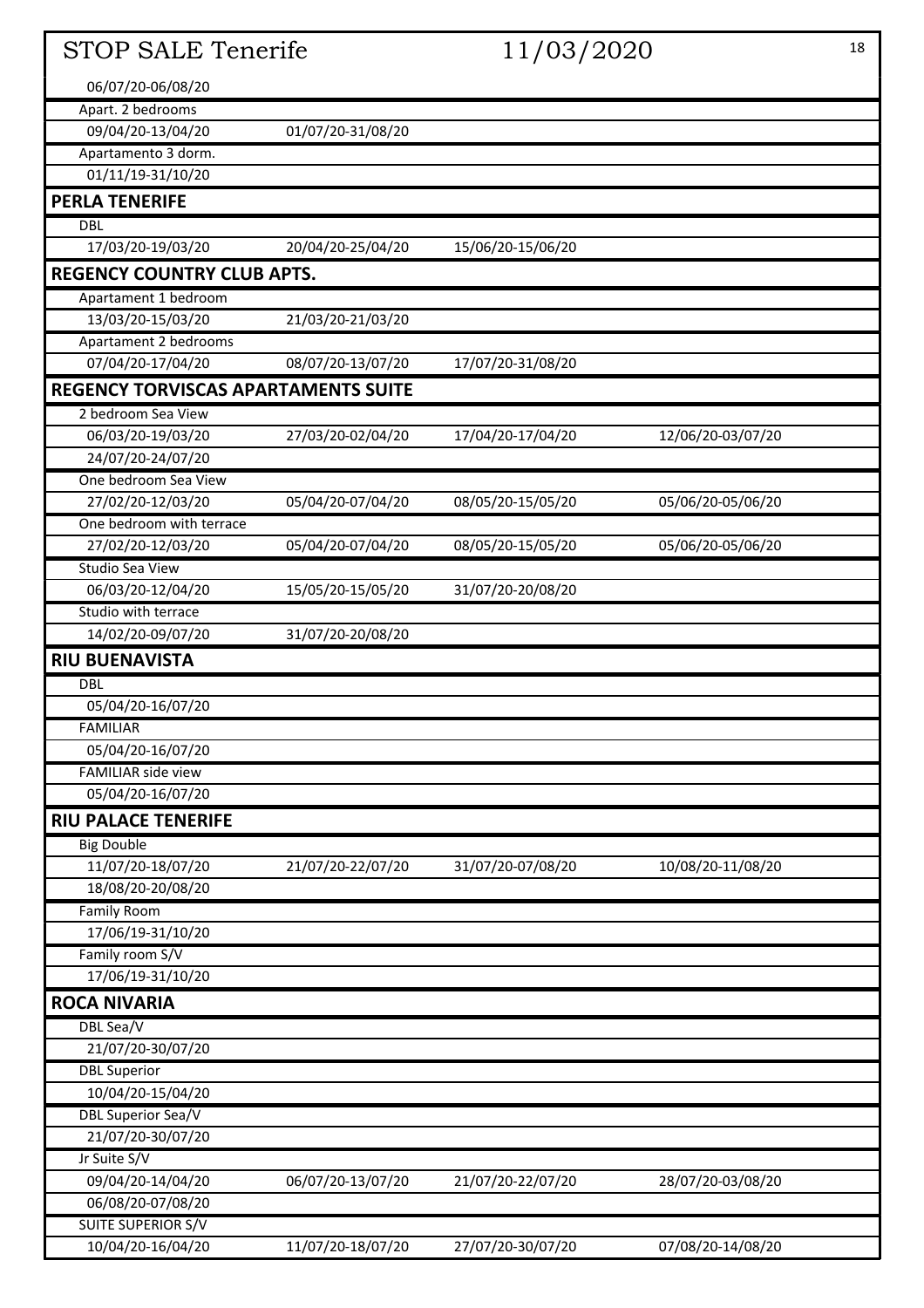### **ROYAL GARDEN VILLAS APTS.**

| <b>GRAND VILLA DUCHESS</b>                |                   |                   |                   |
|-------------------------------------------|-------------------|-------------------|-------------------|
| 12/03/20-13/03/20                         | 22/03/20-30/03/20 | 01/04/20-02/04/20 | 04/04/20-04/04/20 |
| 06/04/20-09/04/20                         | 12/04/20-12/04/20 | 14/04/20-17/04/20 | 09/05/20-09/05/20 |
| 13/05/20-15/05/20                         | 17/05/20-26/05/20 | 01/06/20-01/06/20 | 08/06/20-14/06/20 |
| 19/06/20-20/06/20                         | 23/06/20-25/06/20 | 05/07/20-12/07/20 | 14/07/20-18/07/20 |
| 20/07/20-26/07/20                         | 28/07/20-28/07/20 | 01/08/20-03/08/20 | 05/08/20-07/08/20 |
| 10/08/20-16/08/20                         | 10/09/20-12/09/20 | 14/09/20-16/09/20 | 21/09/20-24/09/20 |
| 29/09/20-30/09/20                         | 05/10/20-15/10/20 | 12/11/20-17/11/20 | 14/01/21-15/01/21 |
| 17/01/21-21/01/21                         | 28/01/21-30/01/21 | 01/02/21-07/02/21 |                   |
| <b>VILLA DUCHESS</b>                      |                   |                   |                   |
| 11/03/20-12/03/20                         | 18/03/20-18/03/20 | 24/03/20-27/03/20 | 18/04/20-18/04/20 |
| 21/04/20-26/04/20                         | 15/05/20-18/05/20 | 21/05/20-21/05/20 |                   |
| <b>VILLA IMPERIAL</b>                     |                   |                   |                   |
| 12/03/20-14/03/20                         | 20/03/20-26/03/20 | 01/04/20-17/04/20 | 27/05/20-27/05/20 |
| 30/05/20-30/05/20                         | 02/06/20-11/06/20 | 24/06/20-17/07/20 | 23/07/20-29/07/20 |
| 02/08/20-03/08/20                         | 08/08/20-28/08/20 | 10/09/20-12/09/20 | 01/10/20-03/10/20 |
| 09/11/20-14/11/20                         | 15/02/21-18/02/21 |                   |                   |
| <b>VILLA MAJESTIC</b>                     |                   |                   |                   |
| 19/03/20-22/03/20                         | 04/04/20-05/04/20 | 09/04/20-15/04/20 | 20/04/20-26/04/20 |
| 01/07/20-17/07/20                         | 02/08/20-07/08/20 | 18/08/20-20/08/20 | 10/09/20-12/09/20 |
| 05/10/20-11/10/20                         |                   |                   |                   |
| <b>VILLA PRINCESS</b>                     |                   |                   |                   |
| 07/03/20-14/03/20                         | 18/03/20-31/03/20 | 04/04/20-10/04/20 | 18/04/20-18/04/20 |
| 20/04/20-20/04/20                         | 23/04/20-23/04/20 | 29/04/20-29/04/20 | 02/05/20-04/05/20 |
| 06/05/20-08/05/20                         | 13/05/20-14/05/20 | 24/05/20-24/05/20 | 19/06/20-22/06/20 |
| 08/07/20-10/07/20                         | 13/07/20-14/07/20 | 17/07/20-18/07/20 | 28/07/20-30/07/20 |
| 01/08/20-04/08/20                         | 08/08/20-08/08/20 | 16/08/20-20/08/20 | 22/08/20-02/09/20 |
| 09/09/20-12/09/20                         | 04/10/20-05/10/20 | 15/10/20-15/10/20 | 05/01/21-09/01/21 |
| <b>VILLA ROYAL</b>                        |                   |                   |                   |
| 12/03/20-14/03/20                         | 20/03/20-21/03/20 | 01/04/20-17/04/20 | 24/04/20-28/04/20 |
| 30/04/20-02/05/20                         | 27/05/20-30/05/20 | 06/06/20-12/06/20 | 14/06/20-09/07/20 |
| 11/07/20-17/07/20                         | 31/07/20-06/08/20 | 08/08/20-14/08/20 | 19/08/20-21/08/20 |
| 27/08/20-28/08/20                         | 10/09/20-12/09/20 | 10/10/20-12/10/20 | 09/11/20-14/11/20 |
| <b>ROYAL HIDEAWAY CORALES BEACH (16+)</b> |                   |                   |                   |
| Junior Suite SV Front Panoramica          |                   |                   |                   |
| 20/03/20-25/03/20                         |                   |                   |                   |
| Junior Suite SV Front with Hot Tub        |                   |                   |                   |
| 19/03/20-25/03/20                         | 09/04/20-11/04/20 | 24/04/20-24/04/20 | 26/04/20-01/05/20 |
| 09/05/20-11/05/20                         | 22/05/20-22/05/20 |                   |                   |
| Junior Suite SV Sngl Use                  |                   |                   |                   |
| 23/03/20-24/03/20                         |                   |                   |                   |
| <b>ROYAL HIDEAWAY CORALES SUITE</b>       |                   |                   |                   |
| Deluxe Suite 1 dorm                       |                   |                   |                   |
| 28/03/20-02/04/20                         | 10/04/20-16/04/20 | 01/05/20-10/05/20 |                   |
| Deluxe Suite 2 dorm                       |                   |                   |                   |
| 21/03/20-18/04/20                         | 29/04/20-09/05/20 | 16/05/20-16/05/20 | 27/05/20-29/05/20 |
| 04/07/20-17/07/20                         | 24/07/20-27/08/20 | 12/10/20-05/11/20 | 26/12/20-01/01/21 |
| Deluxe Suite 2 dorm with Pool             |                   |                   |                   |
| 22/03/20-22/03/20                         | 26/03/20-08/04/20 | 17/04/20-17/04/20 | 29/04/20-05/05/20 |
| 11/05/20-29/05/20                         | 20/06/20-22/06/20 | 06/07/20-06/07/20 | 11/07/20-12/07/20 |
| 17/07/20-22/07/20                         | 27/07/20-30/07/20 | 07/08/20-13/08/20 | 30/08/20-02/09/20 |
| 07/10/20-14/10/20                         | 23/10/20-06/11/20 | 26/12/20-01/01/21 |                   |
|                                           |                   |                   |                   |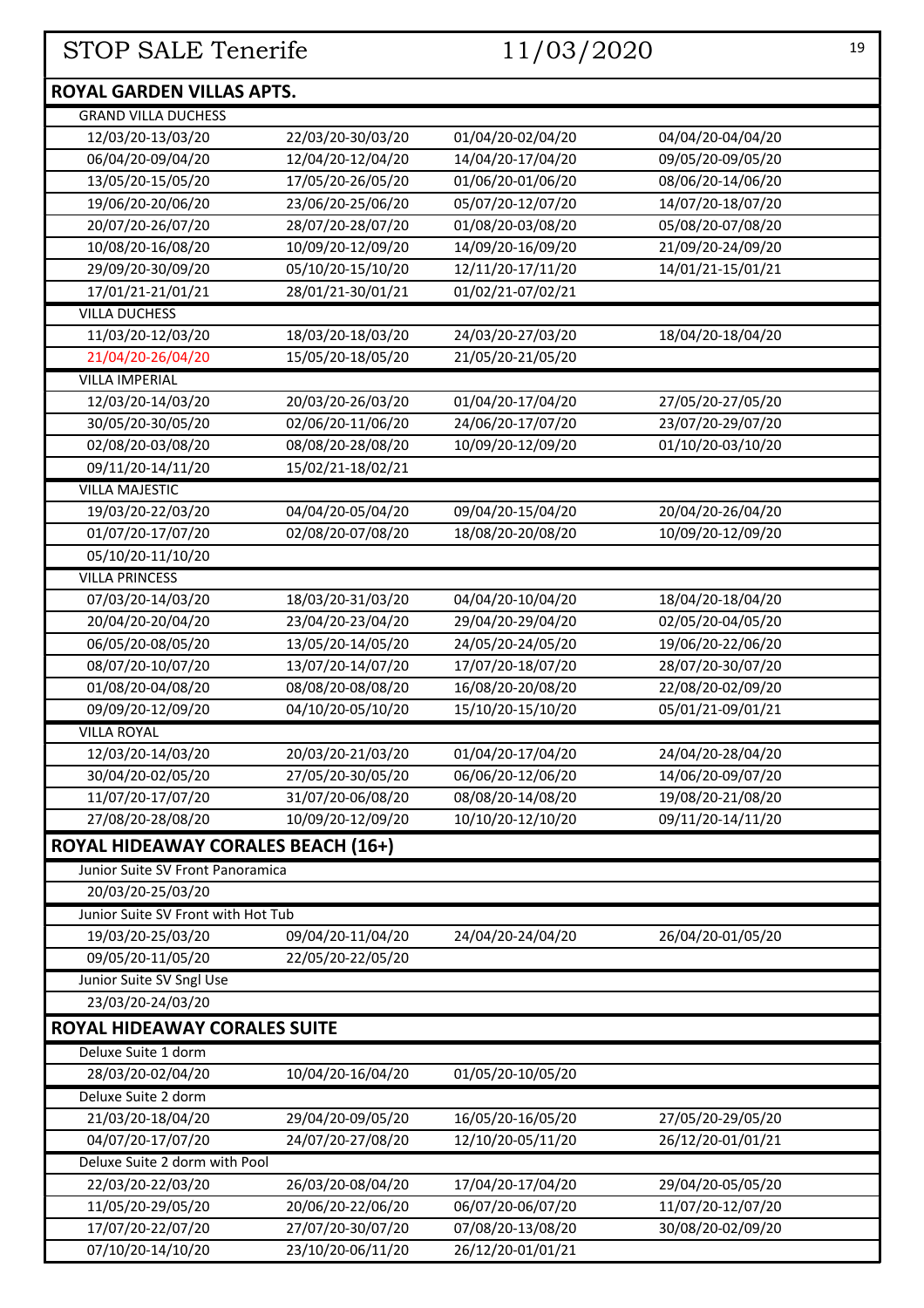| <b>STOP SALE Tenerife</b>                       |                   | 11/03/2020        |                   | 20 |
|-------------------------------------------------|-------------------|-------------------|-------------------|----|
| Duplex Villa Suite 2 dorm with Pool             |                   |                   |                   |    |
| 28/03/20-28/03/20                               | 04/04/20-17/04/20 | 25/04/20-05/05/20 | 10/05/20-11/05/20 |    |
| 20/05/20-30/05/20                               | 18/07/20-25/08/20 | 21/09/20-24/09/20 | 23/10/20-07/11/20 |    |
| 25/12/20-01/01/21                               |                   |                   |                   |    |
| Penthouse Suite                                 |                   |                   |                   |    |
| 26/10/19-30/04/20                               | 08/03/20-14/03/20 | 30/03/20-17/04/20 | 26/04/20-03/11/20 |    |
| Villa Suite 1 dorm with Pool                    |                   |                   |                   |    |
| 10/03/20-30/03/20                               | 04/04/20-26/04/20 | 01/05/20-14/05/20 | 20/05/20-04/06/20 |    |
| 16/06/20-20/06/20                               | 04/07/20-04/07/20 | 09/07/20-02/08/20 | 14/09/20-29/09/20 |    |
| 06/10/20-12/10/20                               | 27/10/20-31/10/20 | 27/12/20-02/01/21 |                   |    |
| Villa Suite 2 dorm with Pool                    |                   |                   |                   |    |
| 20/03/20-17/04/20                               | 19/04/20-19/04/20 | 25/04/20-25/04/20 | 01/05/20-14/05/20 |    |
| 17/05/20-19/05/20                               | 23/05/20-29/05/20 | 18/06/20-19/06/20 | 01/07/20-05/07/20 |    |
| 07/07/20-24/07/20                               | 01/08/20-15/08/20 | 11/10/20-26/10/20 | 01/11/20-13/11/20 |    |
| 21/11/20-29/11/20                               | 18/12/20-03/01/21 |                   |                   |    |
| <b>ROYAL RIVER</b>                              |                   |                   |                   |    |
| Grand Dream Pool Villa 3B                       |                   |                   |                   |    |
| 01/05/20-06/08/20                               |                   |                   |                   |    |
| <b>Grand Pool Villa 1B</b>                      |                   |                   |                   |    |
| 01/05/20-06/08/20                               |                   |                   |                   |    |
| Grand Pool Villa 2B                             |                   |                   |                   |    |
| 01/05/20-06/08/20                               | 14/11/20-14/11/20 | 20/12/20-26/12/20 |                   |    |
| Grand Pool Villa 3B                             |                   |                   |                   |    |
| 01/05/20-06/08/20                               | 04/11/20-07/11/20 |                   |                   |    |
| Lagoon Villa 1B                                 |                   |                   |                   |    |
| 01/05/20-06/08/20                               | 13/08/20-15/08/20 |                   |                   |    |
| Lagoon Villa 2B                                 |                   |                   |                   |    |
| 01/05/20-06/08/20                               | 13/08/20-15/08/20 | 18/09/20-24/09/20 |                   |    |
| Paradise Pool Villa 3B                          |                   |                   |                   |    |
| 01/07/20-06/08/20                               |                   |                   |                   |    |
| Pool Villa 1B                                   |                   |                   |                   |    |
| 01/05/20-06/08/20                               |                   |                   |                   |    |
| River Villa 1B                                  |                   |                   |                   |    |
| 01/05/20-06/08/20                               |                   |                   |                   |    |
| River Villa 2B                                  |                   |                   |                   |    |
| 01/05/20-06/08/20                               |                   |                   |                   |    |
| SABILA "A" IBEROSTAR SELECTION HTL (16+)        |                   |                   |                   |    |
| Dbl Star Prestige S/V                           |                   |                   |                   |    |
| 21/03/20-17/05/20                               | 10/06/20-19/06/20 | 04/09/20-23/09/20 |                   |    |
| Suite SP S/V                                    |                   |                   |                   |    |
| 09/03/20-11/04/20                               | 07/04/20-15/05/20 | 17/05/20-23/09/20 |                   |    |
| <b>SABILA "B" IBEROSTAR SELECTION HTL (16+)</b> |                   |                   |                   |    |
| Dbl Star Prestige S/V                           |                   |                   |                   |    |
| 21/03/20-28/03/20                               | 10/04/20-14/04/20 | 18/04/20-07/05/20 | 11/09/20-18/09/20 |    |
| Suite SP S/V                                    |                   |                   |                   |    |
| 09/03/20-08/04/20                               | 27/04/20-06/05/20 | 19/05/20-22/05/20 | 03/07/20-22/07/20 |    |
| 05/09/20-18/09/20                               |                   |                   |                   |    |
| <b>SALOME GRAND IBEROSTAR HTL (16+)</b>         |                   |                   |                   |    |
| <b>SUITE</b>                                    |                   |                   |                   |    |
| 23/03/20-28/03/20                               | 01/05/20-04/05/20 | 10/06/20-23/06/20 | 15/07/20-22/07/20 |    |
| 17/08/20-27/08/20                               | 25/09/20-10/10/20 |                   |                   |    |
| <b>SUITE SUPERIOR</b>                           |                   |                   |                   |    |
| 08/03/20-24/03/20                               | 12/05/20-18/05/20 | 20/06/20-10/07/20 | 24/09/20-08/10/20 |    |
|                                                 |                   |                   |                   |    |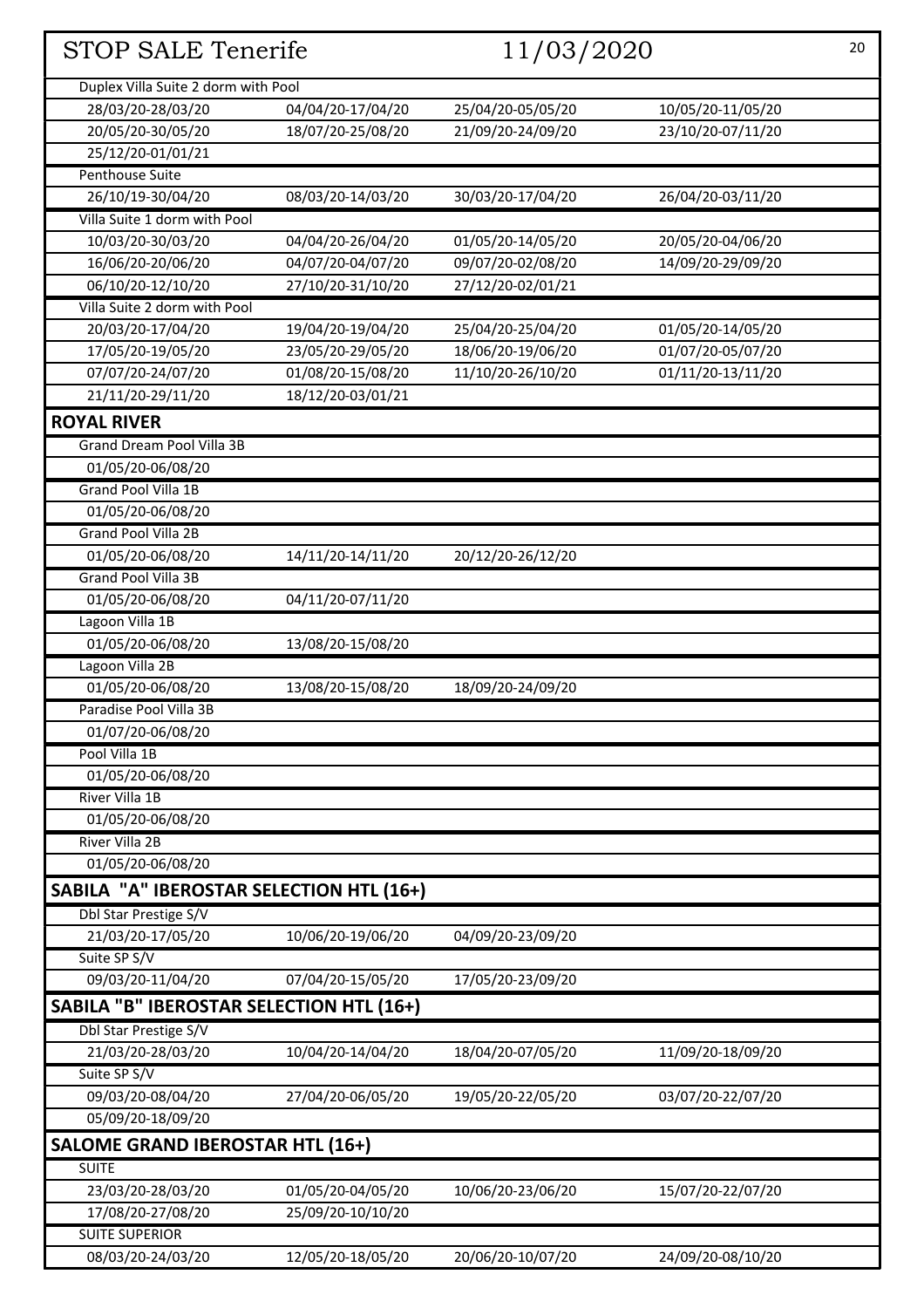| <b>STOP SALE Tenerife</b>                          |                   | 11/03/2020        |                   | 21 |
|----------------------------------------------------|-------------------|-------------------|-------------------|----|
| SUITE SUPERIOR Sea/V                               |                   |                   |                   |    |
| 11/04/20-14/04/20                                  |                   |                   |                   |    |
| <b>Suite Terrace</b>                               |                   |                   |                   |    |
| 18/03/20-24/03/20                                  | 13/04/20-17/04/20 | 26/04/20-02/05/20 | 08/10/20-13/10/20 |    |
| <b>SANDOS SAN BLAS</b>                             |                   |                   |                   |    |
| <b>DBL</b>                                         |                   |                   |                   |    |
| 01/11/20-30/04/21                                  |                   |                   |                   |    |
| DBL S/V                                            |                   |                   |                   |    |
| 01/11/20-30/04/21                                  |                   |                   |                   |    |
| Jr Suite                                           |                   |                   |                   |    |
| 01/11/20-30/04/21                                  |                   |                   |                   |    |
| <b>SUITE</b>                                       |                   |                   |                   |    |
| 01/11/20-30/04/21                                  |                   |                   |                   |    |
| <b>SHERATON LA CALETA</b>                          |                   |                   |                   |    |
| <b>SUITE DELUXE</b>                                |                   |                   |                   |    |
| 05/04/20-13/04/20                                  |                   |                   |                   |    |
| <b>SIR ANTHONY</b>                                 |                   |                   |                   |    |
| <b>DBL</b>                                         |                   |                   |                   |    |
| 20/03/20-20/03/20                                  |                   |                   |                   |    |
| DBL con piscina                                    |                   |                   |                   |    |
| 14/03/20-17/03/20                                  |                   |                   |                   |    |
| <b>SOL SUN BEACH APTS / EXTRA 15%</b>              |                   |                   |                   |    |
| Apart. 2 bedrooms                                  |                   |                   |                   |    |
| 01/11/19-30/04/20                                  | 30/07/20-14/08/20 |                   |                   |    |
| <b>SOL SUN BEACH APTS.</b>                         |                   |                   |                   |    |
| Apart. 2 bedrooms                                  |                   |                   |                   |    |
| 07/04/20-08/04/20                                  |                   |                   |                   |    |
| <b>SUITE VILLA MARIA APTS.</b>                     |                   |                   |                   |    |
| VILLA 1 bedroom                                    |                   |                   |                   |    |
| 10/03/20-24/04/20                                  |                   |                   |                   |    |
| VILLA 2 bedroom                                    |                   |                   |                   |    |
| 12/03/20-13/03/20                                  | 04/04/20-15/04/20 |                   |                   |    |
| VILLA 2 bedroom with jacuzzi                       |                   |                   |                   |    |
| 07/04/20-16/04/20                                  |                   |                   |                   |    |
| VILLA 3 bedroom with pool                          |                   |                   |                   |    |
| 05/04/20-10/04/20                                  | 13/04/20-14/04/20 | 16/04/20-20/04/20 | 23/05/20-27/05/20 |    |
| 05/07/20-13/07/20                                  | 23/07/20-26/07/20 | 01/08/20-17/08/20 | 26/08/20-27/08/20 |    |
| 24/10/20-30/10/20                                  |                   |                   |                   |    |
| The Ritz-Carlton Abama, Citadel                    |                   |                   |                   |    |
| <b>DELUXE Front SV</b>                             |                   |                   |                   |    |
| 03/04/20-11/04/20                                  | 17/06/20-20/06/20 | 22/09/20-24/09/20 | 30/09/20-10/10/20 |    |
| <b>DELUXE Lateral SV</b>                           |                   |                   |                   |    |
| 03/04/20-11/04/20                                  | 17/06/20-20/06/20 | 22/09/20-24/09/20 | 30/09/20-10/10/20 |    |
| <b>DELUXE ROOM</b>                                 |                   |                   |                   |    |
| 16/03/20-17/03/20                                  | 03/04/20-11/04/20 | 17/06/20-20/06/20 | 22/09/20-24/09/20 |    |
| 30/09/20-10/10/20                                  |                   |                   |                   |    |
| FAMILY - 2 x Deluxe                                |                   |                   |                   |    |
| 17/06/20-20/06/20                                  | 22/09/20-24/09/20 | 30/09/20-10/10/20 |                   |    |
| FAMILY - 2 x Deluxe SV                             |                   |                   |                   |    |
| 17/06/20-20/06/20<br>Family 2 Bdr - Suite & Deluxe | 22/09/20-24/09/20 | 30/09/20-10/10/20 |                   |    |
| 17/06/20-20/06/20                                  | 22/09/20-24/09/20 | 30/09/20-10/10/20 |                   |    |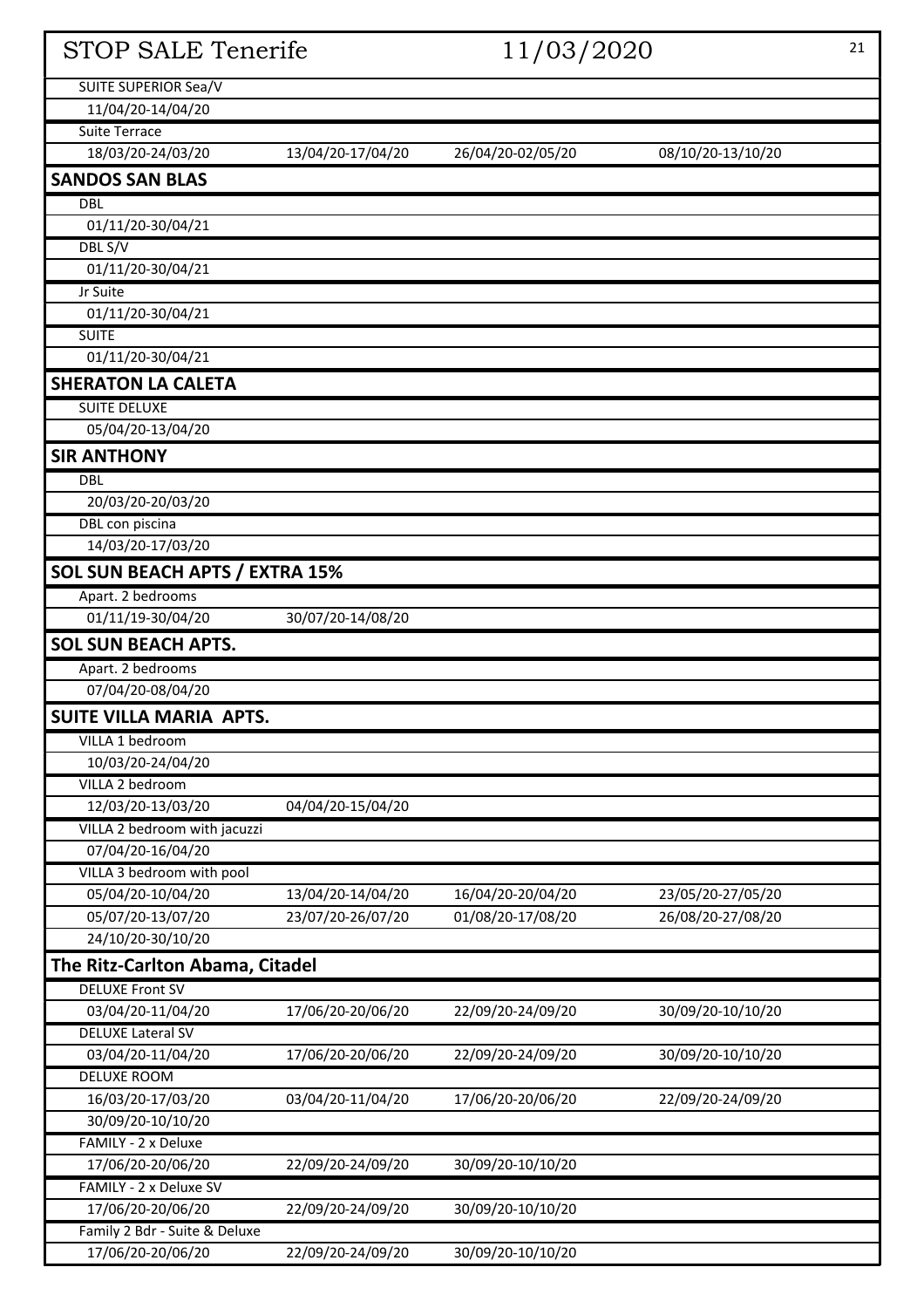| STOP SALE Tenerife                        |                   | 11/03/2020        |                   | 22 |
|-------------------------------------------|-------------------|-------------------|-------------------|----|
|                                           |                   |                   |                   |    |
| Family 2 Bdr - Suite & Deluxe SV          |                   |                   |                   |    |
| 17/06/20-20/06/20                         | 22/09/20-24/09/20 | 30/09/20-10/10/20 |                   |    |
| Jr Suite                                  |                   |                   |                   |    |
| 31/03/20-19/04/20                         | 22/04/20-22/04/20 | 01/05/20-02/05/20 | 17/06/20-20/06/20 |    |
| 11/07/20-13/07/20                         | 24/08/20-30/08/20 | 22/09/20-24/09/20 | 30/09/20-10/10/20 |    |
| Junior Suite Front SV                     |                   |                   |                   |    |
| 01/04/20-19/04/20                         | 23/04/20-26/04/20 | 17/06/20-20/06/20 | 22/09/20-24/09/20 |    |
| 30/09/20-10/10/20                         |                   |                   |                   |    |
| Suite 1 bedroom                           |                   |                   |                   |    |
| 11/03/20-13/03/20                         | 04/04/20-10/04/20 | 14/04/20-14/04/20 | 17/06/20-20/06/20 |    |
| 22/09/20-24/09/20                         | 30/09/20-10/10/20 |                   |                   |    |
| SUITE 1 bedroom S/V<br>01/04/20-15/04/20  |                   |                   |                   |    |
|                                           | 17/06/20-20/06/20 | 22/09/20-24/09/20 | 30/09/20-10/10/20 |    |
| The Ritz-Carlton Abama, Villas            |                   |                   |                   |    |
| FAMILY - 2 x Villa Deluxe GV              |                   |                   |                   |    |
| 17/06/20-20/06/20                         | 22/09/20-24/09/20 | 26/09/20-30/09/20 |                   |    |
| FAMILY - 2 x Villa Deluxe SV              |                   |                   |                   |    |
| 17/06/20-20/06/20                         | 22/09/20-24/09/20 | 26/09/20-30/09/20 |                   |    |
| Family Villa 2 Bdr - Suite & Deluxe       |                   |                   |                   |    |
| 17/06/20-20/06/20                         | 22/09/20-24/09/20 | 26/09/20-30/09/20 |                   |    |
| Family Villa 2 Bdr - Suite & Deluxe SV    |                   |                   |                   |    |
| 17/06/20-20/06/20                         | 22/09/20-24/09/20 | 26/09/20-30/09/20 |                   |    |
| <b>VILLA Deluxe Front SV</b>              |                   |                   |                   |    |
| 06/04/20-12/04/20                         | 26/04/20-01/05/20 | 17/06/20-20/06/20 | 22/09/20-24/09/20 |    |
| 26/09/20-30/09/20                         |                   |                   |                   |    |
| <b>VILLA Deluxe Garden View</b>           |                   |                   |                   |    |
| 05/04/20-11/04/20                         | 01/05/20-01/05/20 | 17/06/20-20/06/20 | 22/09/20-24/09/20 |    |
| 26/09/20-30/09/20                         |                   |                   |                   |    |
| <b>VILLA Deluxe Lateral SV</b>            |                   |                   |                   |    |
| 06/04/20-12/04/20                         | 26/04/20-01/05/20 | 17/06/20-20/06/20 | 22/09/20-24/09/20 |    |
| 26/09/20-30/09/20                         |                   |                   |                   |    |
| <b>VILLA Suite Front SV</b>               |                   |                   |                   |    |
| 05/04/20-05/04/20                         | 12/04/20-12/04/20 | 01/05/20-01/05/20 | 24/05/20-28/05/20 |    |
| 17/06/20-20/06/20                         | 22/09/20-24/09/20 | 26/09/20-30/09/20 |                   |    |
| VILLA Suite Gard/V                        |                   |                   |                   |    |
| 31/03/20-18/04/20                         | 01/05/20-01/05/20 | 17/06/20-20/06/20 | 22/09/20-24/09/20 |    |
| 26/09/20-30/09/20                         |                   |                   |                   |    |
| <b>VILLA TAGOR Front SV</b>               |                   |                   |                   |    |
| 14/03/20-28/03/20                         | 01/04/20-13/04/20 | 01/05/20-08/05/20 | 17/06/20-20/06/20 |    |
| 22/09/20-24/09/20                         | 26/09/20-30/09/20 |                   |                   |    |
| VILLA TAGOR Gard/V                        |                   |                   |                   |    |
| 01/03/20-30/03/20                         | 05/04/20-11/04/20 | 26/04/20-01/05/20 | 17/06/20-20/06/20 |    |
| 22/09/20-24/09/20                         | 26/09/20-30/09/20 | 09/10/20-11/10/20 |                   |    |
| <b>VILLA TAGOR Suite Front SV</b>         |                   |                   |                   |    |
| 07/03/20-22/03/20                         | 01/04/20-03/04/20 | 16/04/20-01/05/20 | 20/05/20-26/05/20 |    |
| 17/06/20-02/07/20                         | 08/08/20-09/08/20 | 01/09/20-10/09/20 | 22/09/20-24/09/20 |    |
| 26/09/20-30/09/20                         | 12/10/20-17/10/20 |                   |                   |    |
| VILLA TAGOR Suite Gard/V                  |                   |                   |                   |    |
| 06/03/20-24/03/20                         | 26/03/20-01/04/20 | 05/04/20-14/04/20 | 01/05/20-04/05/20 |    |
| 01/06/20-14/06/20                         | 17/06/20-20/06/20 | 22/09/20-24/09/20 | 26/09/20-30/09/20 |    |
| 04/10/20-15/10/20                         |                   |                   |                   |    |
| <b>TIGOTAN LOVERS &amp; FRIENDS (18+)</b> |                   |                   |                   |    |
| <b>DBL</b>                                |                   |                   |                   |    |